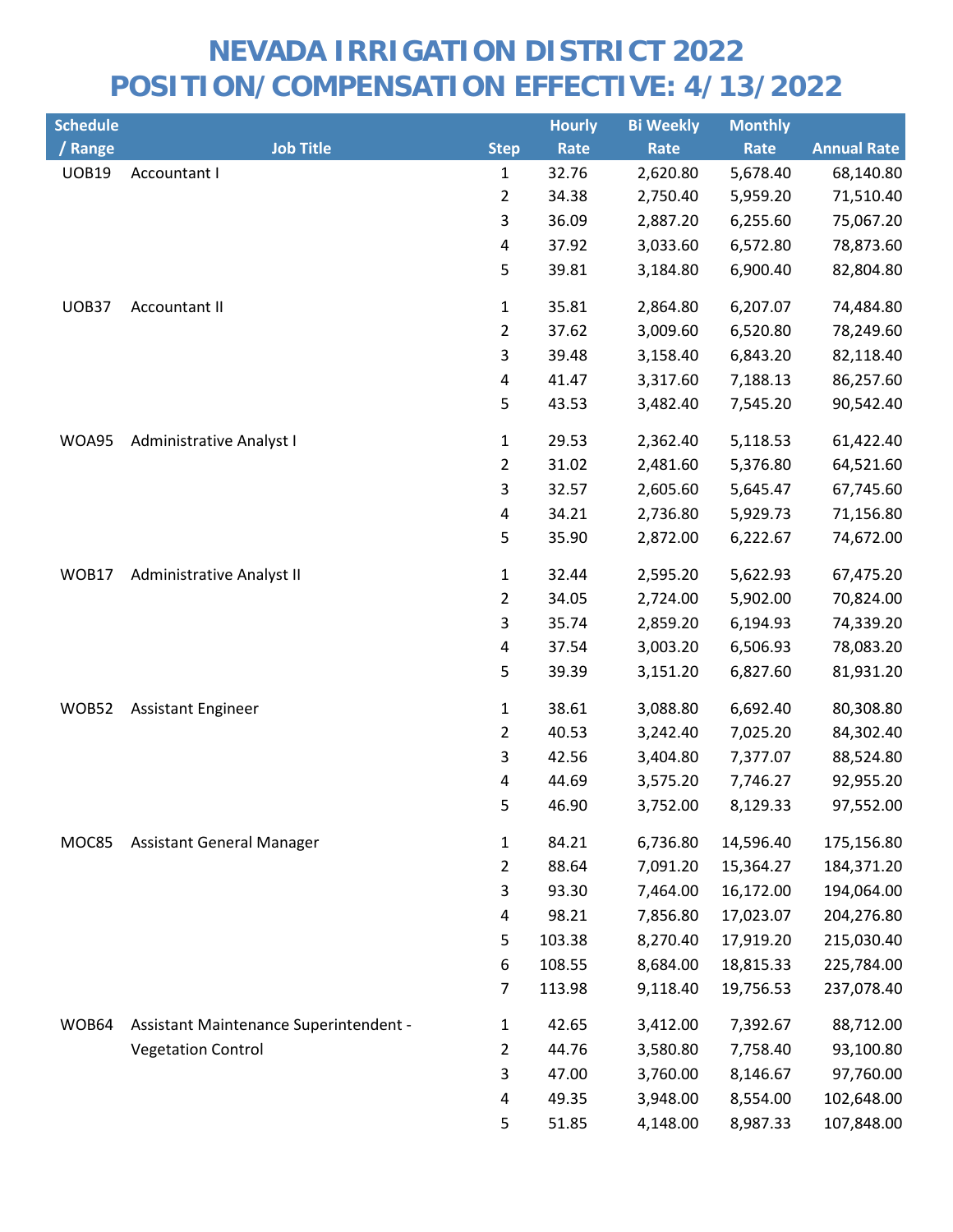| <b>Schedule</b> |                                        |                | <b>Hourly</b> | <b>Bi Weekly</b> | <b>Monthly</b> |                    |
|-----------------|----------------------------------------|----------------|---------------|------------------|----------------|--------------------|
| / Range         | <b>Job Title</b>                       | <b>Step</b>    | Rate          | Rate             | Rate           | <b>Annual Rate</b> |
| WOB58           | Assistant Water Superintendent         | 1              | 42.54         | 3,403.20         | 7,373.60       | 88,483.20          |
|                 |                                        | $\overline{2}$ | 44.66         | 3,572.80         | 7,741.07       | 92,892.80          |
|                 |                                        | 3              | 46.90         | 3,752.00         | 8,129.33       | 97,552.00          |
|                 |                                        | 4              | 49.22         | 3,937.60         | 8,531.47       | 102,377.60         |
|                 |                                        | 5              | 51.70         | 4,136.00         | 8,961.33       | 107,536.00         |
| WOC02           | Associate Engineer (Registered)        | 1              | 49.54         | 3,963.20         | 8,586.93       | 103,043.20         |
|                 |                                        | $\overline{2}$ | 52.00         | 4,160.00         | 9,013.33       | 108,160.00         |
|                 |                                        | 3              | 54.62         | 4,369.60         | 9,467.47       | 113,609.60         |
|                 |                                        | 4              | 57.32         | 4,585.60         | 9,935.47       | 119,225.60         |
|                 |                                        | 5              | 60.23         | 4,818.40         | 10,439.87      | 125,278.40         |
| MOB65           | <b>Board Secretary</b>                 | 1              | 46.96         | 3,756.80         | 8,139.73       | 97,676.80          |
|                 |                                        | $\overline{2}$ | 49.43         | 3,954.40         | 8,567.87       | 102,814.40         |
|                 |                                        | $\mathsf{3}$   | 52.03         | 4,162.40         | 9,018.53       | 108,222.40         |
|                 |                                        | 4              | 54.77         | 4,381.60         | 9,493.47       | 113,921.60         |
|                 |                                        | 5              | 57.65         | 4,612.00         | 9,992.67       | 119,912.00         |
|                 |                                        | 6              | 60.54         | 4,843.20         | 10,493.60      | 125,923.20         |
|                 |                                        | $\overline{7}$ | 63.57         | 5,085.60         | 11,018.80      | 132,225.60         |
| WOB51           | <b>Business Services Technician I</b>  | 1              | 38.41         | 3,072.80         | 6,657.73       | 79,892.80          |
|                 |                                        | $\overline{2}$ | 40.35         | 3,228.00         | 6,994.00       | 83,928.00          |
|                 |                                        | 3              | 42.36         | 3,388.80         | 7,342.40       | 88,108.80          |
|                 |                                        | 4              | 44.45         | 3,556.00         | 7,704.67       | 92,456.00          |
|                 |                                        | 5              | 46.68         | 3,734.40         | 8,091.20       | 97,094.40          |
| WOB71           | <b>Business Services Technician II</b> | 1              | 42.43         | 3,394.40         | 7,354.53       | 88,254.40          |
|                 |                                        | $\overline{2}$ | 44.55         | 3,564.00         | 7,722.00       | 92,664.00          |
|                 |                                        | 3.             | 46.78         | 3,742.40         | 8,108.53       | 97,302.40          |
|                 |                                        | 4              | 49.11         | 3,928.80         | 8,512.40       | 102,148.80         |
|                 |                                        | 5              | 51.59         | 4,127.20         | 8,942.27       | 107,307.20         |
| WOB19           | <b>Buyer</b>                           | $\mathbf{1}$   | 32.76         | 2,620.80         | 5,678.40       | 68,140.80          |
|                 |                                        | $\overline{2}$ | 34.38         | 2,750.40         | 5,959.20       | 71,510.40          |
|                 |                                        | 3              | 36.09         | 2,887.20         | 6,255.60       | 75,067.20          |
|                 |                                        | 4              | 37.92         | 3,033.60         | 6,572.80       | 78,873.60          |
|                 |                                        | 5              | 39.81         | 3,184.80         | 6,900.40       | 82,804.80          |
| WOA41           | Cashier                                | 1              | 22.31         | 1,784.80         | 3,867.07       | 46,404.80          |
|                 |                                        | $\overline{2}$ | 23.41         | 1,872.80         | 4,057.73       | 48,692.80          |
|                 |                                        | 3              | 24.60         | 1,968.00         | 4,264.00       | 51,168.00          |
|                 |                                        | 4              | 25.82         | 2,065.60         | 4,475.47       | 53,705.60          |
|                 |                                        | 5              | 27.11         | 2,168.80         | 4,699.07       | 56,388.80          |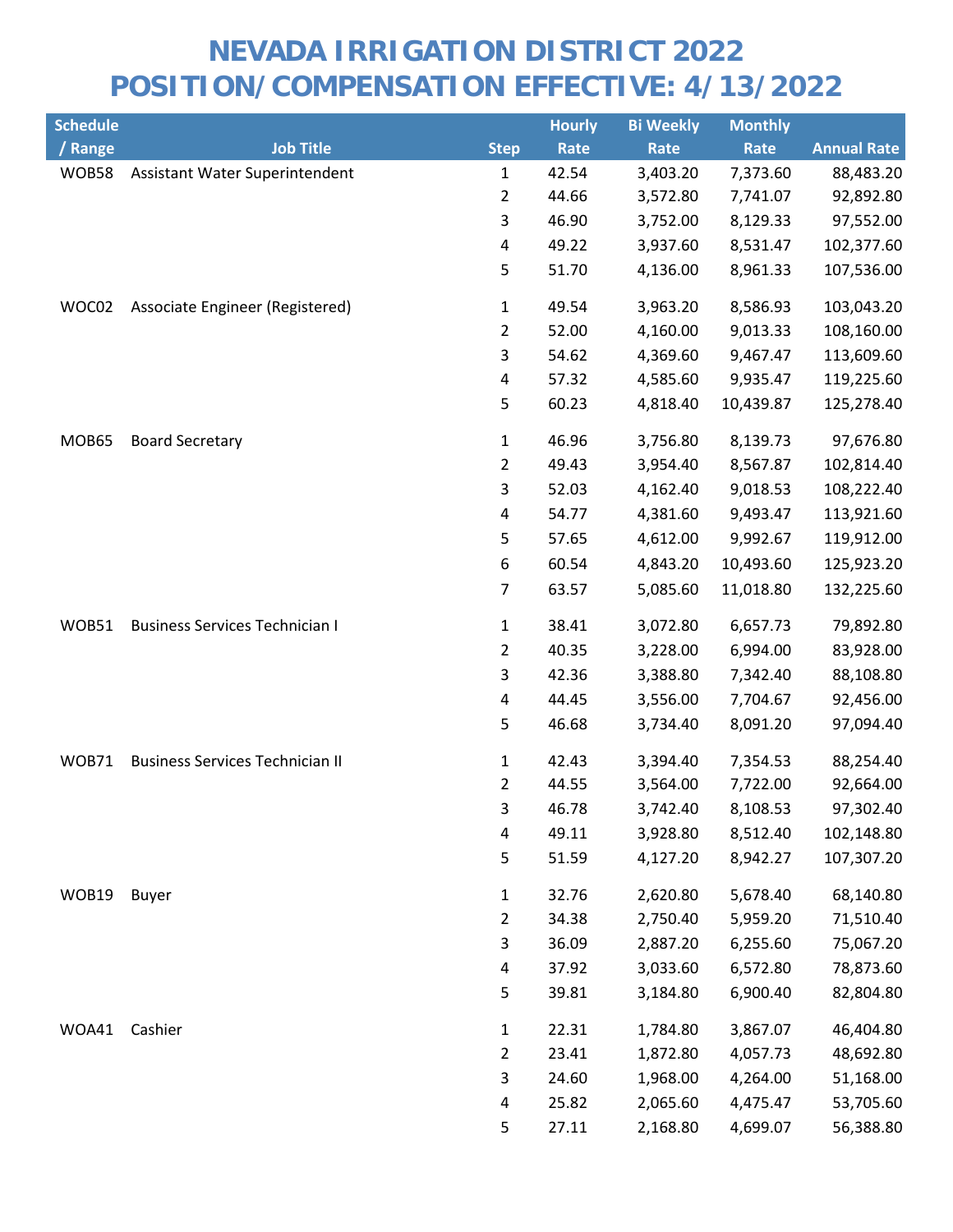| <b>Schedule</b> |                                           |                         | <b>Hourly</b> | <b>Bi Weekly</b> | <b>Monthly</b> |                    |
|-----------------|-------------------------------------------|-------------------------|---------------|------------------|----------------|--------------------|
| / Range         | <b>Job Title</b>                          | <b>Step</b>             | Rate          | Rate             | Rate           | <b>Annual Rate</b> |
| WOA53           | Cashier (Y)                               | 1                       | 23.69         | 1,895.20         | 4,106.27       | 49,275.20          |
|                 |                                           | $\overline{2}$          | 24.88         | 1,990.40         | 4,312.53       | 51,750.40          |
|                 |                                           | 3                       | 26.12         | 2,089.60         | 4,527.47       | 54,329.60          |
|                 |                                           | 4                       | 27.41         | 2,192.80         | 4,751.07       | 57,012.80          |
|                 |                                           | 5                       | 28.76         | 2,300.80         | 4,985.07       | 59,820.80          |
| WOB41           | Chief Water Treatment Operator            | $\mathbf{1}$            | 38.42         | 3,073.60         | 6,659.47       | 79,913.60          |
|                 |                                           | $\overline{2}$          | 40.34         | 3,227.20         | 6,992.27       | 83,907.20          |
|                 |                                           | 3                       | 42.40         | 3,392.00         | 7,349.33       | 88,192.00          |
|                 |                                           | 4                       | 44.48         | 3,558.40         | 7,709.87       | 92,518.40          |
|                 |                                           | 5                       | 46.69         | 3,735.20         | 8,092.93       | 97,115.20          |
| <b>UOA70</b>    | <b>Communications Specialist I</b>        | $\mathbf{1}$            | 30.77         | 2,461.60         | 5,333.47       | 64,001.60          |
|                 |                                           | $\overline{2}$          | 32.29         | 2,583.20         | 5,596.93       | 67,163.20          |
|                 |                                           | 3                       | 33.92         | 2,713.60         | 5,879.47       | 70,553.60          |
|                 |                                           | 4                       | 35.58         | 2,846.40         | 6,167.20       | 74,006.40          |
|                 |                                           | 5                       | 37.36         | 2,988.80         | 6,475.73       | 77,708.80          |
| <b>UOA90</b>    | <b>Communications Specialist II</b>       | $\mathbf{1}$            | 33.98         | 2,718.40         | 5,889.87       | 70,678.40          |
|                 |                                           | $\overline{2}$          | 35.65         | 2,852.00         | 6,179.33       | 74,152.00          |
|                 |                                           | 3                       | 37.46         | 2,996.80         | 6,493.07       | 77,916.80          |
|                 |                                           | 4                       | 39.33         | 3,146.40         | 6,817.20       | 81,806.40          |
|                 |                                           | 5                       | 41.30         | 3,304.00         | 7,158.67       | 85,904.00          |
| WOB44           | <b>Construction Inspection Supervisor</b> | $\mathbf{1}$            | 37.09         | 2,967.20         | 6,428.93       | 77,147.20          |
|                 |                                           | $\overline{2}$          | 38.96         | 3,116.80         | 6,753.07       | 81,036.80          |
|                 |                                           | 3                       | 40.90         | 3,272.00         | 7,089.33       | 85,072.00          |
|                 |                                           | $\overline{\mathbf{4}}$ | 42.95         | 3,436.00         | 7,444.67       | 89,336.00          |
|                 |                                           | 5                       | 45.10         | 3,608.00         | 7,817.33       | 93,808.00          |
| WOB04           | Construction Inspector I                  | $\mathbf{1}$            | 30.40         | 2,432.00         | 5,269.33       | 63,232.00          |
|                 |                                           | 2                       | 31.90         | 2,552.00         | 5,529.33       | 66,352.00          |
|                 |                                           | 3                       | 33.50         | 2,680.00         | 5,806.67       | 69,680.00          |
|                 |                                           | 4                       | 35.18         | 2,814.40         | 6,097.87       | 73,174.40          |
|                 |                                           | 5                       | 36.93         | 2,954.40         | 6,401.20       | 76,814.40          |
| WOB24           | <b>Construction Inspector II</b>          | $\mathbf{1}$            | 33.58         | 2,686.40         | 5,820.53       | 69,846.40          |
|                 |                                           | $\overline{2}$          | 35.26         | 2,820.80         | 6,111.73       | 73,340.80          |
|                 |                                           | 3                       | 37.02         | 2,961.60         | 6,416.80       | 77,001.60          |
|                 |                                           | 4                       | 38.88         | 3,110.40         | 6,739.20       | 80,870.40          |
|                 |                                           | 5                       | 40.81         | 3,264.80         | 7,073.73       | 84,884.80          |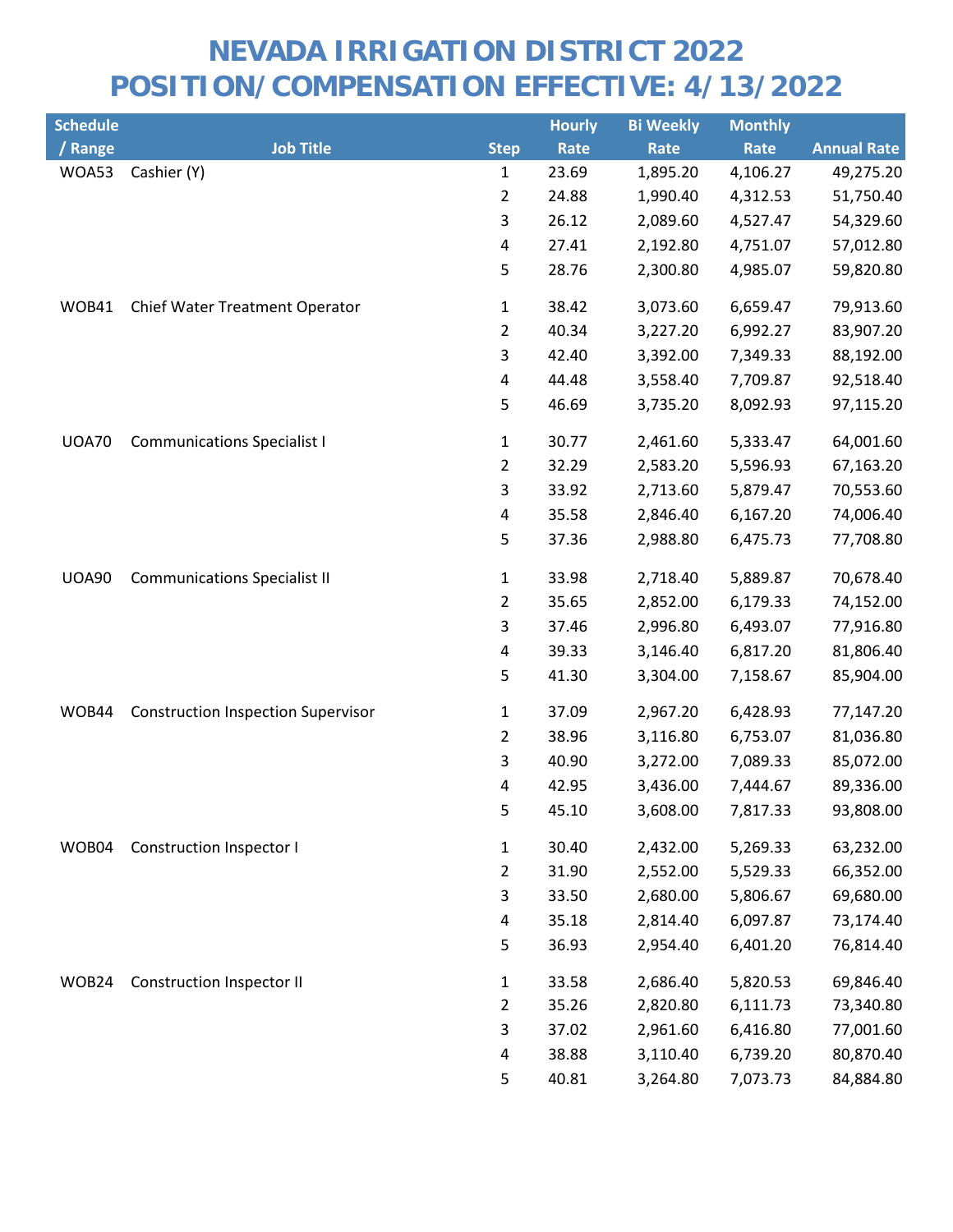| <b>Schedule</b> |                                               |                | <b>Hourly</b> | <b>Bi Weekly</b> | <b>Monthly</b> |                    |
|-----------------|-----------------------------------------------|----------------|---------------|------------------|----------------|--------------------|
| / Range         | <b>Job Title</b>                              | <b>Step</b>    | Rate          | Rate             | Rate           | <b>Annual Rate</b> |
| <b>UOC21</b>    | Controller                                    | 1              | 54.20         | 4,336.00         | 9,394.67       | 112,736.00         |
|                 |                                               | $\overline{c}$ | 56.90         | 4,552.00         | 9,862.67       | 118,352.00         |
|                 |                                               | 3              | 59.72         | 4,777.60         | 10,351.47      | 124,217.60         |
|                 |                                               | 4              | 62.72         | 5,017.60         | 10,871.47      | 130,457.60         |
|                 |                                               | 5              | 65.87         | 5,269.60         | 11,417.47      | 137,009.60         |
| WOA86           | <b>Cross Connection Control Technician I</b>  | 1              | 28.85         | 2,308.00         | 5,000.67       | 60,008.00          |
|                 |                                               | $\overline{2}$ | 30.28         | 2,422.40         | 5,248.53       | 62,982.40          |
|                 |                                               | 3              | 31.81         | 2,544.80         | 5,513.73       | 66,164.80          |
|                 |                                               | 4              | 33.39         | 2,671.20         | 5,787.60       | 69,451.20          |
|                 |                                               | 5              | 35.08         | 2,806.40         | 6,080.53       | 72,966.40          |
| WOB07           | <b>Cross Connection Control Technician II</b> | 1              | 31.90         | 2,552.00         | 5,529.33       | 66,352.00          |
|                 |                                               | $\overline{2}$ | 33.50         | 2,680.00         | 5,806.67       | 69,680.00          |
|                 |                                               | 3              | 35.17         | 2,813.60         | 6,096.13       | 73,153.60          |
|                 |                                               | 4              | 36.93         | 2,954.40         | 6,401.20       | 76,814.40          |
|                 |                                               | 5              | 38.77         | 3,101.60         | 6,720.13       | 80,641.60          |
| WOB78           | <b>Customer Service Administrator</b>         | 1              | 48.84         | 3,907.20         | 8,465.60       | 101,587.20         |
|                 |                                               | $\overline{2}$ | 51.25         | 4,100.00         | 8,883.33       | 106,600.00         |
|                 |                                               | 3              | 53.84         | 4,307.20         | 9,332.27       | 111,987.20         |
|                 |                                               | 4              | 56.51         | 4,520.80         | 9,795.07       | 117,540.80         |
|                 |                                               | 5              | 59.28         | 4,742.40         | 10,275.20      | 123,302.40         |
| WOA42           | <b>Customer Service Representative I</b>      | $\mathbf{1}$   | 23.93         | 1,914.40         | 4,147.87       | 49,774.40          |
|                 |                                               | 2              | 25.11         | 2,008.80         | 4,352.40       | 52,228.80          |
|                 |                                               | 3              | 26.39         | 2,111.20         | 4,574.27       | 54,891.20          |
|                 |                                               | 4              | 27.70         | 2,216.00         | 4,801.33       | 57,616.00          |
|                 |                                               | 5              | 29.08         | 2,326.40         | 5,040.53       | 60,486.40          |
| WOA62           | Customer Service Representative II            | $\mathbf{1}$   | 26.42         | 2,113.60         | 4,579.47       | 54,953.60          |
|                 |                                               | 2              | 27.74         | 2,219.20         | 4,808.27       | 57,699.20          |
|                 |                                               | 3              | 29.13         | 2,330.40         | 5,049.20       | 60,590.40          |
|                 |                                               | $\overline{4}$ | 30.62         | 2,449.60         | 5,307.47       | 63,689.60          |
|                 |                                               | 5              | 32.12         | 2,569.60         | 5,567.47       | 66,809.60          |
| WOA55           | Customer Service Technician I                 | $\mathbf{1}$   | 23.92         | 1,913.60         | 4,146.13       | 49,753.60          |
|                 |                                               | $\overline{2}$ | 25.10         | 2,008.00         | 4,350.67       | 52,208.00          |
|                 |                                               | 3              | 26.36         | 2,108.80         | 4,569.07       | 54,828.80          |
|                 |                                               | 4              | 27.68         | 2,214.40         | 4,797.87       | 57,574.40          |
|                 |                                               | 5              | 29.08         | 2,326.40         | 5,040.53       | 60,486.40          |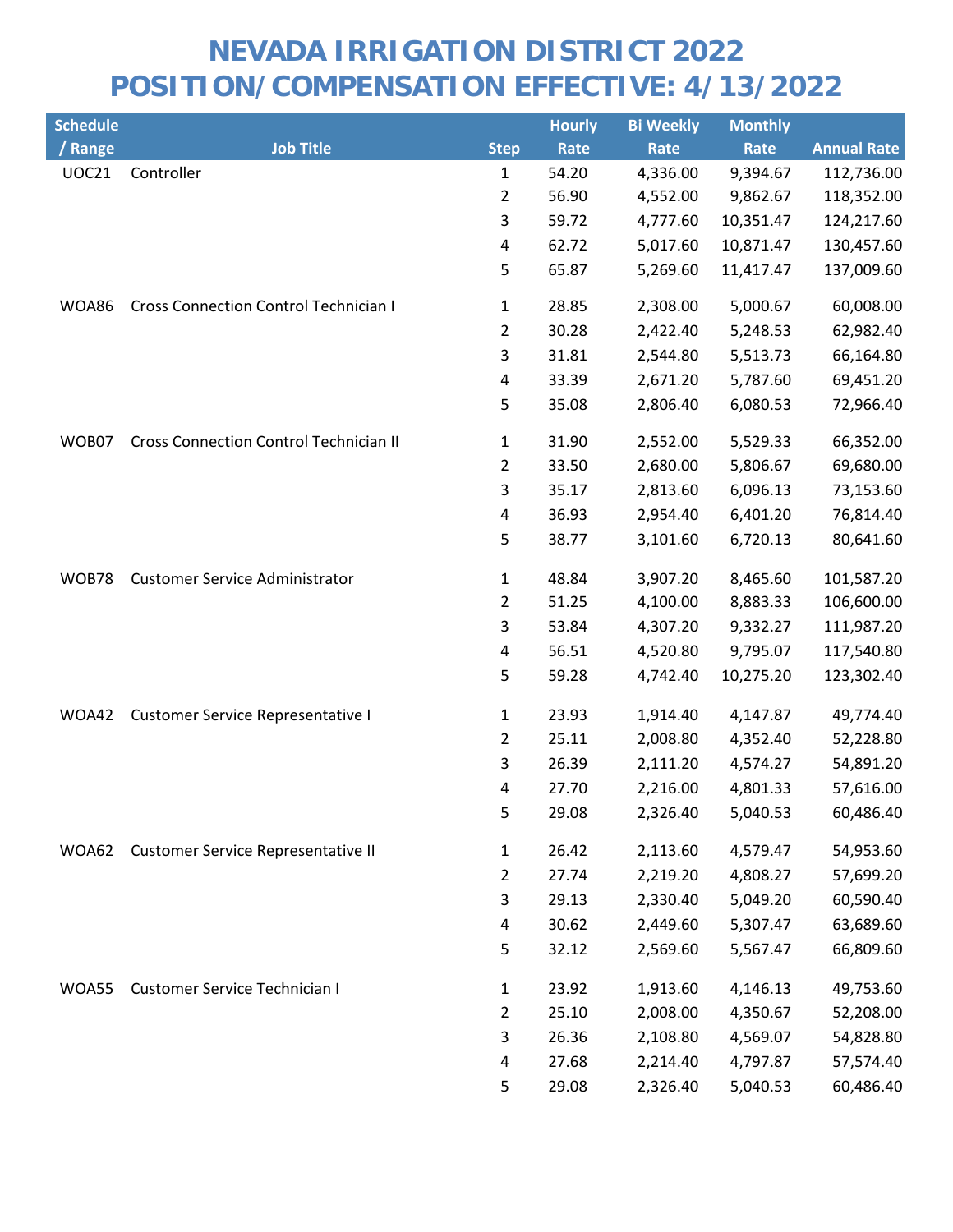| <b>Schedule</b> |                                          |                | <b>Hourly</b> | <b>Bi Weekly</b> | <b>Monthly</b> |                    |
|-----------------|------------------------------------------|----------------|---------------|------------------|----------------|--------------------|
| / Range         | <b>Job Title</b>                         | <b>Step</b>    | Rate          | Rate             | Rate           | <b>Annual Rate</b> |
| WOA75           | <b>Customer Service Technician II</b>    | 1              | 26.44         | 2,115.20         | 4,582.93       | 54,995.20          |
|                 |                                          | $\overline{2}$ | 27.73         | 2,218.40         | 4,806.53       | 57,678.40          |
|                 |                                          | 3              | 29.12         | 2,329.60         | 5,047.47       | 60,569.60          |
|                 |                                          | $\overline{4}$ | 30.59         | 2,447.20         | 5,302.27       | 63,627.20          |
|                 |                                          | 5              | 32.12         | 2,569.60         | 5,567.47       | 66,809.60          |
| DIR01           | Director                                 | $\mathbf 1$    | 7.21          | 576.92           | 1,250.00       | 15,000.00          |
| WOA55           | Dispatcher I                             | $\mathbf{1}$   | 23.92         | 1,913.60         | 4,146.13       | 49,753.60          |
|                 |                                          | $\overline{2}$ | 25.10         | 2,008.00         | 4,350.67       | 52,208.00          |
|                 |                                          | 3              | 26.36         | 2,108.80         | 4,569.07       | 54,828.80          |
|                 |                                          | 4              | 27.68         | 2,214.40         | 4,797.87       | 57,574.40          |
|                 |                                          | 5              | 29.08         | 2,326.40         | 5,040.53       | 60,486.40          |
| WOA75           | Dispatcher II                            | $\mathbf 1$    | 26.44         | 2,115.20         | 4,582.93       | 54,995.20          |
|                 |                                          | $\overline{2}$ | 27.73         | 2,218.40         | 4,806.53       | 57,678.40          |
|                 |                                          | 3              | 29.12         | 2,329.60         | 5,047.47       | 60,569.60          |
|                 |                                          | 4              | 30.59         | 2,447.20         | 5,302.27       | 63,627.20          |
|                 |                                          | 5              | 32.12         | 2,569.60         | 5,567.47       | 66,809.60          |
| WOB92           | <b>Electrical Systems Superintendent</b> | $\mathbf{1}$   | 54.22         | 4,337.60         | 9,398.13       | 112,777.60         |
|                 |                                          | $\overline{2}$ | 56.91         | 4,552.80         | 9,864.40       | 118,372.80         |
|                 |                                          | 3              | 59.75         | 4,780.00         | 10,356.67      | 124,280.00         |
|                 |                                          | 4              | 62.74         | 5,019.20         | 10,874.93      | 130,499.20         |
|                 |                                          | 5              | 65.87         | 5,269.60         | 11,417.47      | 137,009.60         |
| WOB28           | Electrical Systems Technician I          | 1              | 39.78         | 3,182.40         | 6,895.20       | 82,742.40          |
|                 |                                          | $\overline{2}$ | 41.75         | 3,340.00         | 7,236.67       | 86,840.00          |
|                 |                                          | 3              | 43.84         | 3,507.20         | 7,598.93       | 91,187.20          |
|                 |                                          | 4              | 46.02         | 3,681.60         | 7,976.80       | 95,721.60          |
|                 |                                          | 5              | 48.32         | 3,865.60         | 8,375.47       | 100,505.60         |
| WOB48           | Electrical Systems Technician II         | 1              | 43.92         | 3,513.60         | 7,612.80       | 91,353.60          |
|                 |                                          | 2              | 46.13         | 3,690.40         | 7,995.87       | 95,950.40          |
|                 |                                          | 3              | 48.44         | 3,875.20         | 8,396.27       | 100,755.20         |
|                 |                                          | 4              | 50.86         | 4,068.80         | 8,815.73       | 105,788.80         |
|                 |                                          | 5              | 53.38         | 4,270.40         | 9,252.53       | 111,030.40         |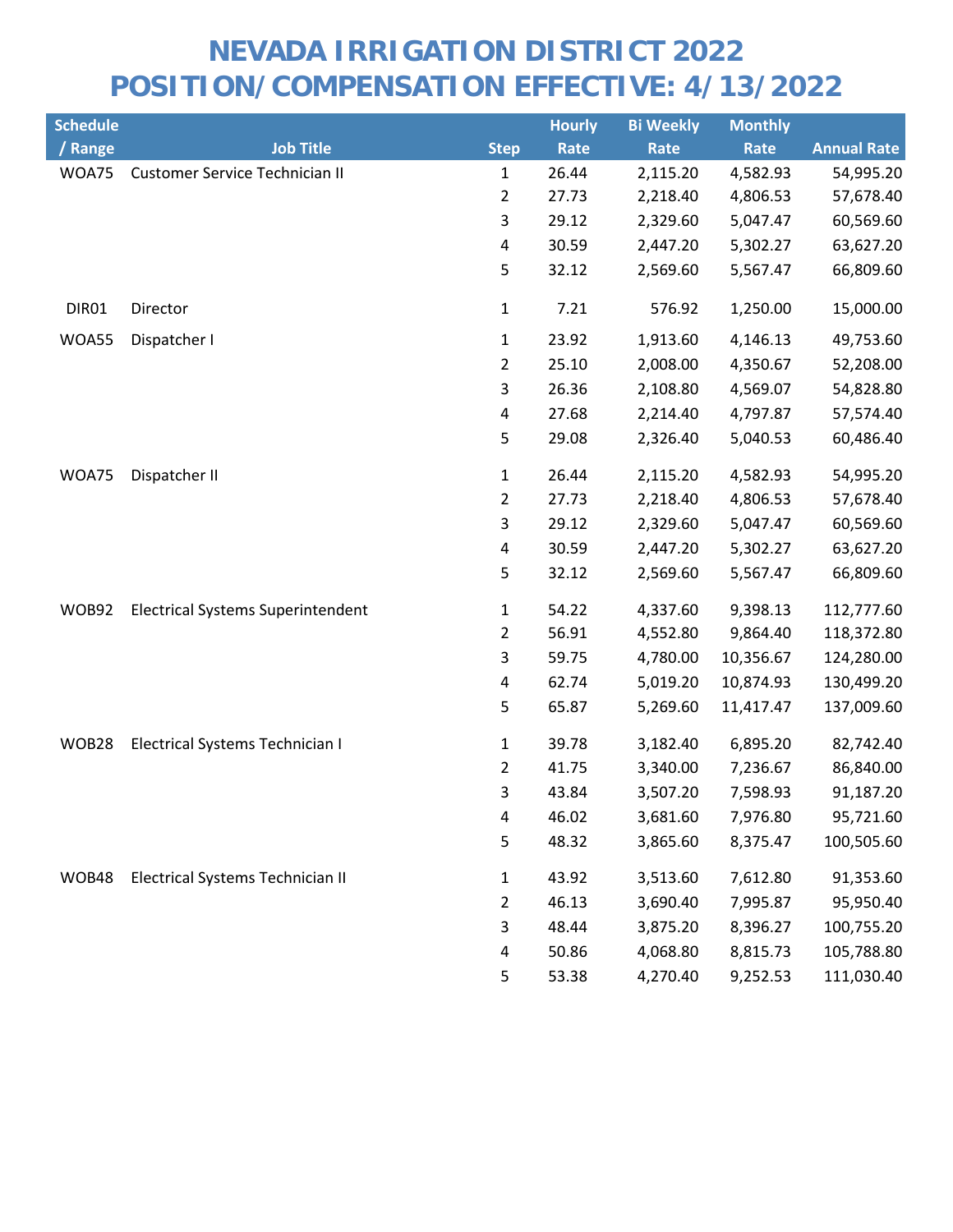| <b>Schedule</b> |                                       |                | <b>Hourly</b> | <b>Bi Weekly</b> | <b>Monthly</b> |                    |
|-----------------|---------------------------------------|----------------|---------------|------------------|----------------|--------------------|
| / Range         | <b>Job Title</b>                      | <b>Step</b>    | Rate          | Rate             | Rate           | <b>Annual Rate</b> |
| MOC82           | <b>Engineering Manager</b>            | 1              | 77.58         | 6,206.40         | 13,447.20      | 161,366.40         |
|                 |                                       | $\overline{2}$ | 81.66         | 6,532.80         | 14,154.40      | 169,852.80         |
|                 |                                       | 3              | 85.96         | 6,876.80         | 14,899.73      | 178,796.80         |
|                 |                                       | 4              | 90.48         | 7,238.40         | 15,683.20      | 188,198.40         |
|                 |                                       | 5              | 95.24         | 7,619.20         | 16,508.27      | 198,099.20         |
|                 |                                       | 6              | 100.00        | 8,000.00         | 17,333.33      | 208,000.00         |
|                 |                                       | $\overline{7}$ | 105.00        | 8,400.00         | 18,200.00      | 218,400.00         |
| WOB03           | <b>Engineering Technician I</b>       | $\mathbf{1}$   | 30.23         | 2,418.40         | 5,239.87       | 62,878.40          |
|                 |                                       | $\overline{2}$ | 31.76         | 2,540.80         | 5,505.07       | 66,060.80          |
|                 |                                       | 3              | 33.32         | 2,665.60         | 5,775.47       | 69,305.60          |
|                 |                                       | $\pmb{4}$      | 34.99         | 2,799.20         | 6,064.93       | 72,779.20          |
|                 |                                       | 5              | 36.74         | 2,939.20         | 6,368.27       | 76,419.20          |
| WOB23           | <b>Engineering Technician II</b>      | 1              | 33.38         | 2,670.40         | 5,785.87       | 69,430.40          |
|                 |                                       | $\overline{2}$ | 35.07         | 2,805.60         | 6,078.80       | 72,945.60          |
|                 |                                       | 3              | 36.81         | 2,944.80         | 6,380.40       | 76,564.80          |
|                 |                                       | 4              | 38.67         | 3,093.60         | 6,702.80       | 80,433.60          |
|                 |                                       | 5              | 40.59         | 3,247.20         | 7,035.60       | 84,427.20          |
| UOC03           | Environmental Resources Administrator | 1              | 49.54         | 3,963.20         | 8,586.93       | 103,043.20         |
|                 |                                       | $\overline{2}$ | 52.00         | 4,160.00         | 9,013.33       | 108,160.00         |
|                 |                                       | $\mathsf{3}$   | 54.62         | 4,369.60         | 9,467.47       | 113,609.60         |
|                 |                                       | 4              | 57.32         | 4,585.60         | 9,935.47       | 119,225.60         |
|                 |                                       | 5              | 60.23         | 4,818.40         | 10,439.87      | 125,278.40         |
| <b>UOA85</b>    | Environmental Resources Technician I  | 1              | 27.77         | 2,221.60         | 4,813.47       | 57,761.60          |
|                 |                                       | $\overline{2}$ | 29.14         | 2,331.20         | 5,050.93       | 60,611.20          |
|                 |                                       | 3              | 30.62         | 2,449.60         | 5,307.47       | 63,689.60          |
|                 |                                       | 4              | 32.14         | 2,571.20         | 5,570.93       | 66,851.20          |
|                 |                                       | 5              | 33.76         | 2,700.80         | 5,851.73       | 70,220.80          |
| UOB03           | Environmental Resources Technician II | 1              | 30.23         | 2,418.40         | 5,239.87       | 62,878.40          |
|                 |                                       | 2              | 31.76         | 2,540.80         | 5,505.07       | 66,060.80          |
|                 |                                       | 3              | 33.32         | 2,665.60         | 5,775.47       | 69,305.60          |
|                 |                                       | 4              | 34.99         | 2,799.20         | 6,064.93       | 72,779.20          |
|                 |                                       | 5              | 36.74         | 2,939.20         | 6,368.27       | 76,419.20          |
| <b>WOA82</b>    | <b>Equipment Mechanic I</b>           | 1              | 27.37         | 2,189.60         | 4,744.13       | 56,929.60          |
|                 |                                       | $\overline{2}$ | 28.70         | 2,296.00         | 4,974.67       | 59,696.00          |
|                 |                                       | 3              | 30.17         | 2,413.60         | 5,229.47       | 62,753.60          |
|                 |                                       | 4              | 31.67         | 2,533.60         | 5,489.47       | 65,873.60          |
|                 |                                       | 5              | 33.26         | 2,660.80         | 5,765.07       | 69,180.80          |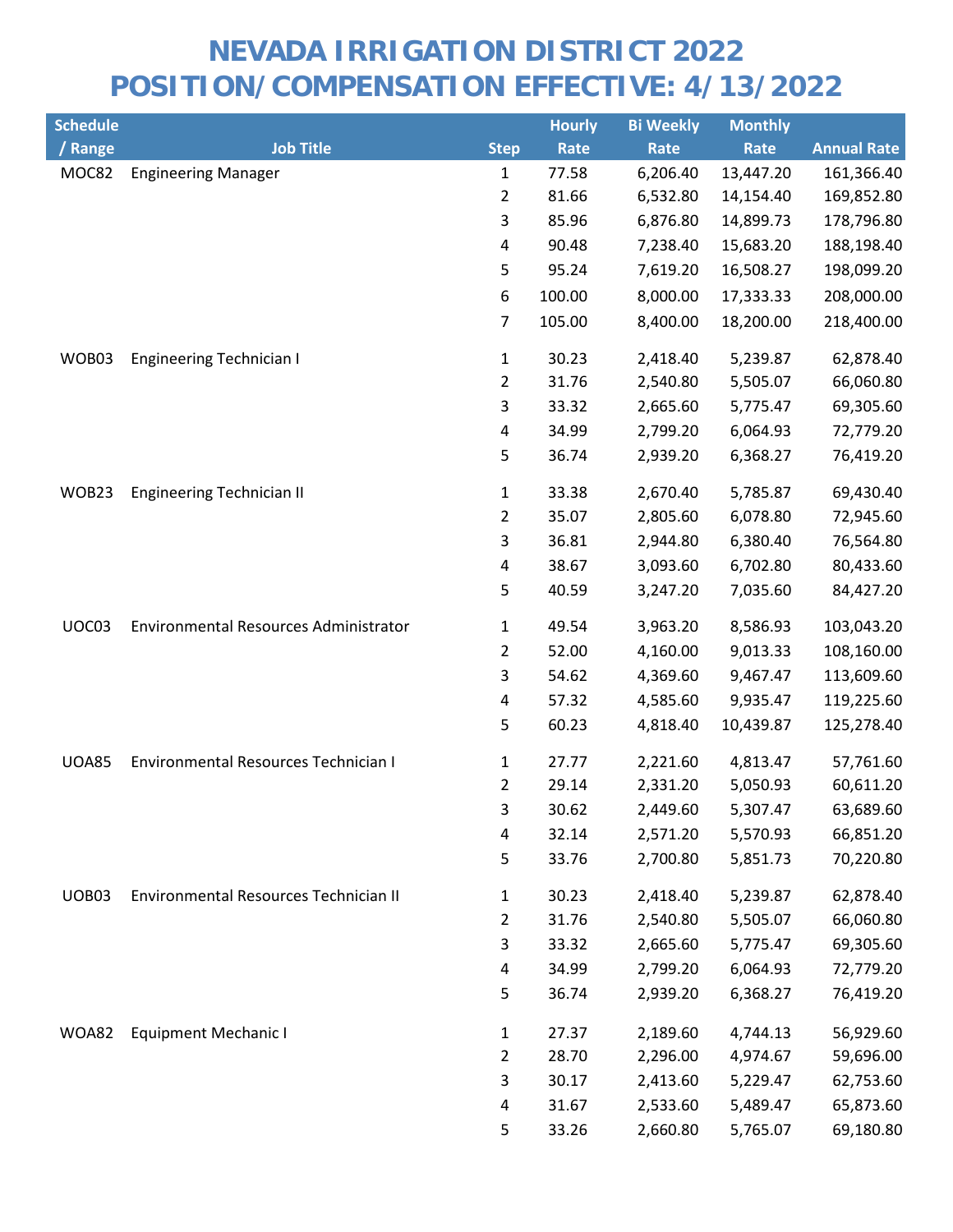| <b>Schedule</b> |                                      |                         | <b>Hourly</b> | <b>Bi Weekly</b> | <b>Monthly</b> |                    |
|-----------------|--------------------------------------|-------------------------|---------------|------------------|----------------|--------------------|
| / Range         | <b>Job Title</b>                     | <b>Step</b>             | Rate          | Rate             | Rate           | <b>Annual Rate</b> |
| WOB02           | <b>Equipment Mechanic II</b>         | $\mathbf{1}$            | 30.10         | 2,408.00         | 5,217.33       | 62,608.00          |
|                 |                                      | $\overline{2}$          | 31.59         | 2,527.20         | 5,475.60       | 65,707.20          |
|                 |                                      | 3                       | 33.17         | 2,653.60         | 5,749.47       | 68,993.60          |
|                 |                                      | $\pmb{4}$               | 34.82         | 2,785.60         | 6,035.47       | 72,425.60          |
|                 |                                      | 5                       | 36.57         | 2,925.60         | 6,338.80       | 76,065.60          |
| WOB32           | <b>Equipment Mechanic Supervisor</b> | $\mathbf{1}$            | 36.34         | 2,907.20         | 6,298.93       | 75,587.20          |
|                 |                                      | $\overline{2}$          | 38.15         | 3,052.00         | 6,612.67       | 79,352.00          |
|                 |                                      | 3                       | 40.08         | 3,206.40         | 6,947.20       | 83,366.40          |
|                 |                                      | 4                       | 42.05         | 3,364.00         | 7,288.67       | 87,464.00          |
|                 |                                      | 5                       | 44.15         | 3,532.00         | 7,652.67       | 91,832.00          |
| WOA95           | <b>Equipment Operator</b>            | $\mathbf{1}$            | 29.53         | 2,362.40         | 5,118.53       | 61,422.40          |
|                 |                                      | $\overline{2}$          | 31.02         | 2,481.60         | 5,376.80       | 64,521.60          |
|                 |                                      | 3                       | 32.57         | 2,605.60         | 5,645.47       | 67,745.60          |
|                 |                                      | 4                       | 34.21         | 2,736.80         | 5,929.73       | 71,156.80          |
|                 |                                      | 5                       | 35.90         | 2,872.00         | 6,222.67       | 74,672.00          |
| WOA53           | <b>Equipment Service Worker</b>      | $\mathbf{1}$            | 23.69         | 1,895.20         | 4,106.27       | 49,275.20          |
|                 |                                      | $\overline{2}$          | 24.88         | 1,990.40         | 4,312.53       | 51,750.40          |
|                 |                                      | 3                       | 26.12         | 2,089.60         | 4,527.47       | 54,329.60          |
|                 |                                      | 4                       | 27.41         | 2,192.80         | 4,751.07       | 57,012.80          |
|                 |                                      | 5                       | 28.76         | 2,300.80         | 4,985.07       | 59,820.80          |
| WOA72           | <b>Facility Ranger</b>               | $\mathbf{1}$            | 26.14         | 2,091.20         | 4,530.93       | 54,371.20          |
|                 |                                      | $\overline{2}$          | 27.47         | 2,197.60         | 4,761.47       | 57,137.60          |
|                 |                                      | 3                       | 28.83         | 2,306.40         | 4,997.20       | 59,966.40          |
|                 |                                      | 4                       | 30.26         | 2,420.80         | 5,245.07       | 62,940.80          |
|                 |                                      | 5                       | 32.60         | 2,608.00         | 5,650.67       | 67,808.00          |
| <b>UOB20</b>    | <b>Finance Analyst</b>               | $\mathbf{1}$            | 38.85         | 3,108.00         | 6,734.00       | 80,808.00          |
|                 |                                      | $\overline{2}$          | 40.77         | 3,261.60         | 7,066.80       | 84,801.60          |
|                 |                                      | 3                       | 42.80         | 3,424.00         | 7,418.67       | 89,024.00          |
|                 |                                      | $\overline{\mathbf{4}}$ | 44.97         | 3,597.60         | 7,794.80       | 93,537.60          |
|                 |                                      | 5                       | 47.21         | 3,776.80         | 8,183.07       | 98,196.80          |
| WOA41           | Finance Assistant I                  | $\mathbf{1}$            | 22.31         | 1,784.80         | 3,867.07       | 46,404.80          |
|                 |                                      | $\overline{2}$          | 23.41         | 1,872.80         | 4,057.73       | 48,692.80          |
|                 |                                      | 3                       | 24.60         | 1,968.00         | 4,264.00       | 51,168.00          |
|                 |                                      | 4                       | 25.82         | 2,065.60         | 4,475.47       | 53,705.60          |
|                 |                                      | 5                       | 27.11         | 2,168.80         | 4,699.07       | 56,388.80          |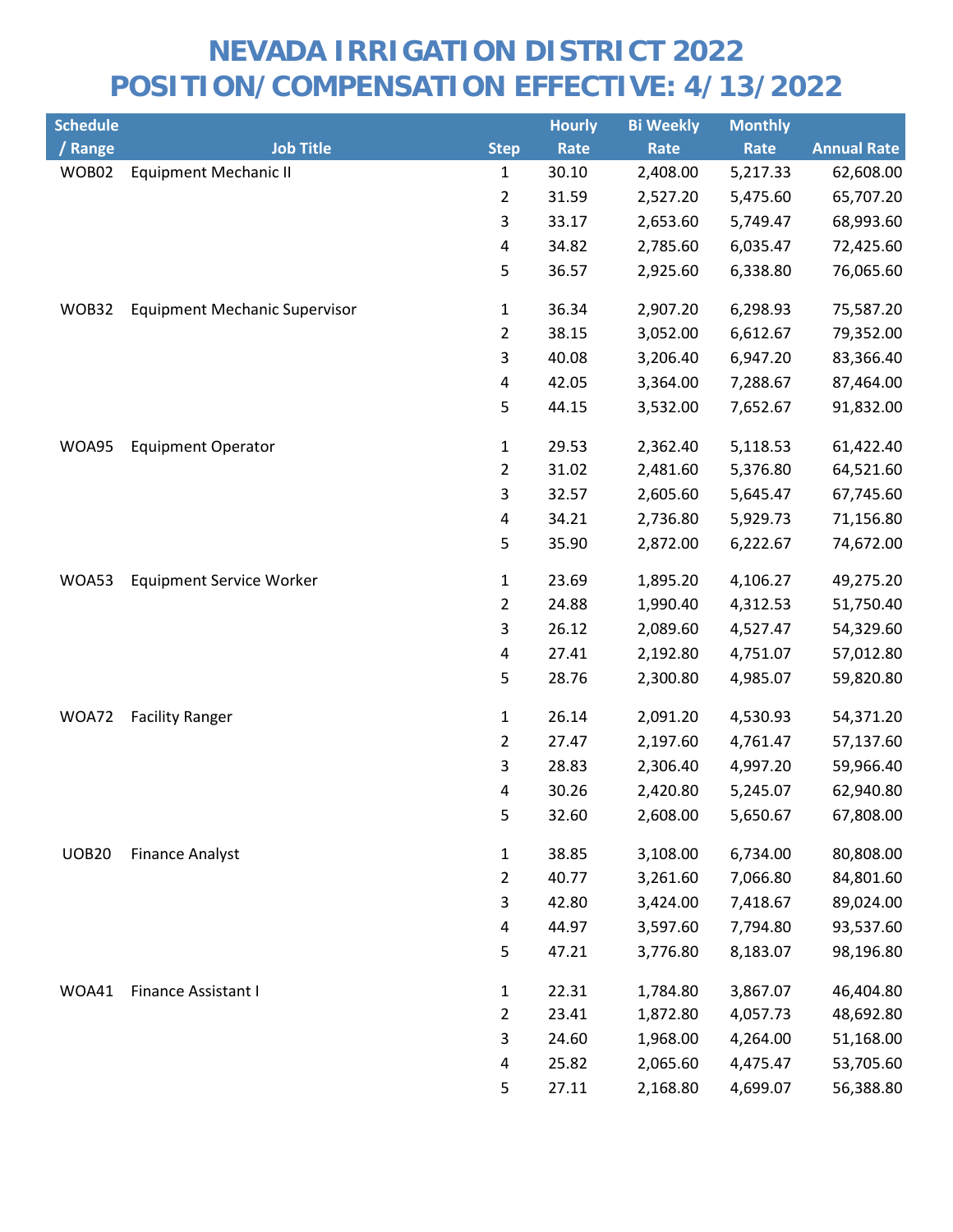| <b>Schedule</b> |                                  |                         | <b>Hourly</b> | <b>Bi Weekly</b> | <b>Monthly</b> |                    |
|-----------------|----------------------------------|-------------------------|---------------|------------------|----------------|--------------------|
| / Range         | <b>Job Title</b>                 | <b>Step</b>             | Rate          | Rate             | Rate           | <b>Annual Rate</b> |
| WOA61           | <b>Finance Assistant II</b>      | $\mathbf{1}$            | 24.63         | 1,970.40         | 4,269.20       | 51,230.40          |
|                 |                                  | $\overline{2}$          | 25.86         | 2,068.80         | 4,482.40       | 53,788.80          |
|                 |                                  | 3                       | 27.15         | 2,172.00         | 4,706.00       | 56,472.00          |
|                 |                                  | $\overline{\mathbf{4}}$ | 28.54         | 2,283.20         | 4,946.93       | 59,363.20          |
|                 |                                  | 5                       | 29.94         | 2,395.20         | 5,189.60       | 62,275.20          |
| MOC66           | <b>Finance Manager</b>           | $\mathbf{1}$            | 77.58         | 6,206.40         | 13,447.20      | 161,366.40         |
|                 |                                  | $\overline{2}$          | 81.66         | 6,532.80         | 14,154.40      | 169,852.80         |
|                 |                                  | $\mathsf{3}$            | 85.96         | 6,876.80         | 14,899.73      | 178,796.80         |
|                 |                                  | $\overline{\mathbf{4}}$ | 90.48         | 7,238.40         | 15,683.20      | 188,198.40         |
|                 |                                  | 5                       | 95.24         | 7,619.20         | 16,508.27      | 198,099.20         |
|                 |                                  | 6                       | 100.00        | 8,000.00         | 17,333.33      | 208,000.00         |
|                 |                                  | 7                       | 105.00        | 8,400.00         | 18,200.00      | 218,400.00         |
| GM001           | <b>General Manager</b>           | $\mathbf{1}$            | 124.67        | 9,973.60         | 21,609.47      | 259,313.60         |
| WOB03           | GIS Technician I                 | 1                       | 30.23         | 2,418.40         | 5,239.87       | 62,878.40          |
|                 |                                  | $\overline{2}$          | 31.76         | 2,540.80         | 5,505.07       | 66,060.80          |
|                 |                                  | $\mathsf{3}$            | 33.32         | 2,665.60         | 5,775.47       | 69,305.60          |
|                 |                                  | 4                       | 34.99         | 2,799.20         | 6,064.93       | 72,779.20          |
|                 |                                  | 5                       | 36.74         | 2,939.20         | 6,368.27       | 76,419.20          |
| WOB23           | <b>GIS Technician II</b>         | $\mathbf{1}$            | 33.38         | 2,670.40         | 5,785.87       | 69,430.40          |
|                 |                                  | $\overline{2}$          | 35.07         | 2,805.60         | 6,078.80       | 72,945.60          |
|                 |                                  | 3                       | 36.81         | 2,944.80         | 6,380.40       | 76,564.80          |
|                 |                                  | $\overline{\mathbf{4}}$ | 38.67         | 3,093.60         | 6,702.80       | 80,433.60          |
|                 |                                  | 5                       | 40.59         | 3,247.20         | 7,035.60       | 84,427.20          |
| MOB72           | Human Resources Manager          | 1                       | 57.18         | 4,574.40         | 9,911.20       | 118,934.40         |
|                 |                                  | $\overline{2}$          | 60.19         | 4,815.20         | 10,432.93      | 125,195.20         |
|                 |                                  | 3                       | 63.36         | 5,068.80         | 10,982.40      | 131,788.80         |
|                 |                                  | 4                       | 66.69         | 5,335.20         | 11,559.60      | 138,715.20         |
|                 |                                  | 5                       | 70.20         | 5,616.00         | 12,168.00      | 146,016.00         |
|                 |                                  | 6                       | 73.71         | 5,896.80         | 12,776.40      | 153,316.80         |
|                 |                                  | 7                       | 77.40         | 6,192.00         | 13,416.00      | 160,992.00         |
| <b>UOB13</b>    | Human Resources Representative I | 1                       | 31.79         | 2,543.20         | 5,510.27       | 66,123.20          |
|                 |                                  | $\overline{2}$          | 33.36         | 2,668.80         | 5,782.40       | 69,388.80          |
|                 |                                  | 3                       | 35.02         | 2,801.60         | 6,070.13       | 72,841.60          |
|                 |                                  | 4                       | 36.77         | 2,941.60         | 6,373.47       | 76,481.60          |
|                 |                                  | 5                       | 38.63         | 3,090.40         | 6,695.87       | 80,350.40          |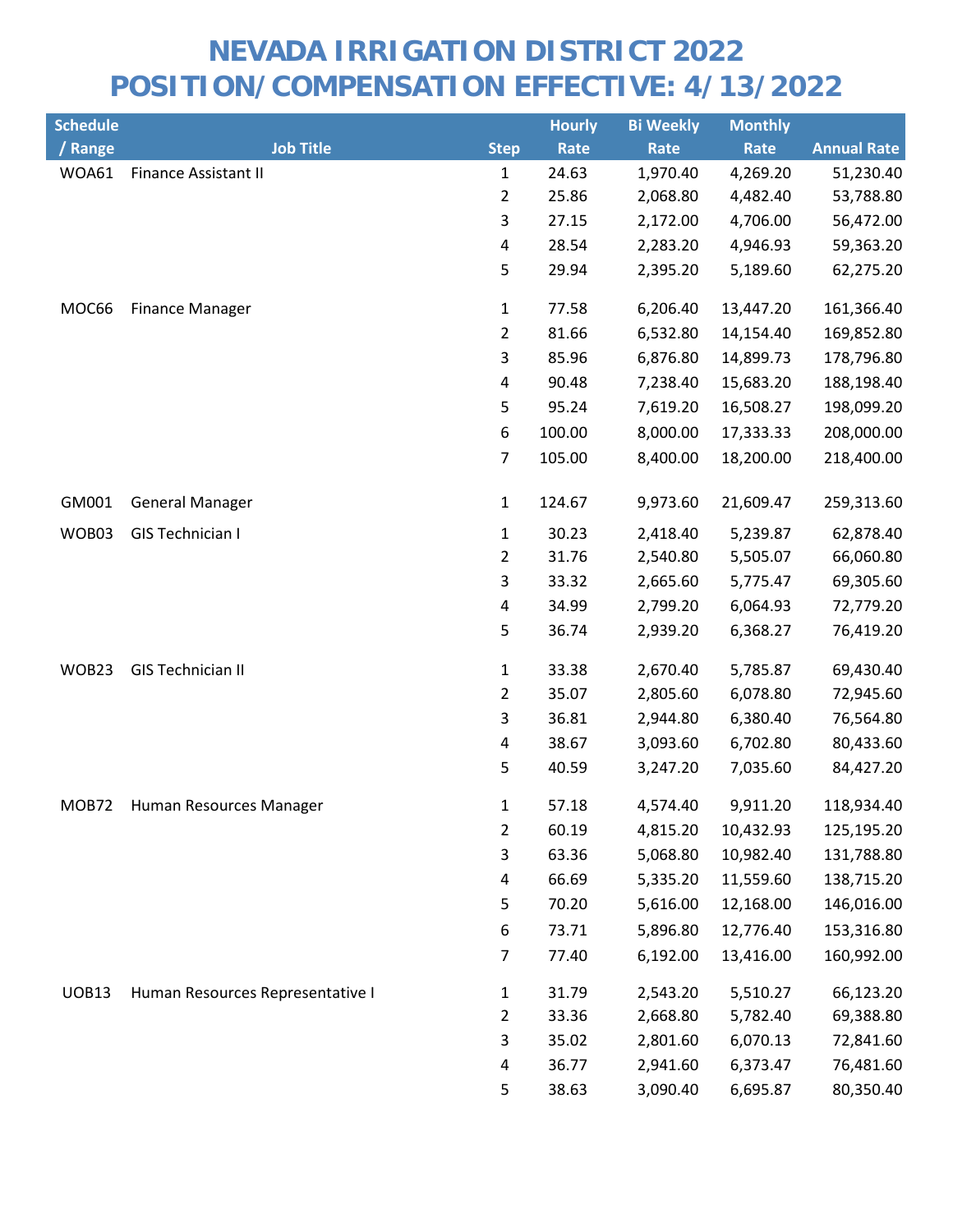| <b>Schedule</b> |                                                 |                         | <b>Hourly</b> | <b>Bi Weekly</b> | <b>Monthly</b> |                    |
|-----------------|-------------------------------------------------|-------------------------|---------------|------------------|----------------|--------------------|
| / Range         | <b>Job Title</b>                                | <b>Step</b>             | Rate          | Rate             | Rate           | <b>Annual Rate</b> |
| <b>UOB51</b>    | Human Resources Representative II               | $\mathbf{1}$            | 38.41         | 3,072.80         | 6,657.73       | 79,892.80          |
|                 |                                                 | $\overline{2}$          | 40.35         | 3,228.00         | 6,994.00       | 83,928.00          |
|                 |                                                 | 3                       | 42.36         | 3,388.80         | 7,342.40       | 88,108.80          |
|                 |                                                 | $\pmb{4}$               | 44.45         | 3,556.00         | 7,704.67       | 92,456.00          |
|                 |                                                 | 5                       | 46.68         | 3,734.40         | 8,091.20       | 97,094.40          |
| WOA85           | Hydraulic Technician I                          | $\mathbf 1$             | 28.27         | 2,261.60         | 4,900.13       | 58,801.60          |
|                 |                                                 | $\overline{2}$          | 29.66         | 2,372.80         | 5,141.07       | 61,692.80          |
|                 |                                                 | 3                       | 31.17         | 2,493.60         | 5,402.80       | 64,833.60          |
|                 |                                                 | $\overline{\mathbf{4}}$ | 32.72         | 2,617.60         | 5,671.47       | 68,057.60          |
|                 |                                                 | 5                       | 34.37         | 2,749.60         | 5,957.47       | 71,489.60          |
| WOB06           | Hydraulic Technician II                         | $\mathbf{1}$            | 31.09         | 2,487.20         | 5,388.93       | 64,667.20          |
|                 |                                                 | $\overline{2}$          | 32.65         | 2,612.00         | 5,659.33       | 67,912.00          |
|                 |                                                 | 3                       | 34.28         | 2,742.40         | 5,941.87       | 71,302.40          |
|                 |                                                 | 4                       | 35.99         | 2,879.20         | 6,238.27       | 74,859.20          |
|                 |                                                 | 5                       | 37.78         | 3,022.40         | 6,548.53       | 78,582.40          |
| WOB45           | Hydro Electrical Machinist I                    | $\mathbf 1$             | 40.67         | 3,253.60         | 7,049.47       | 84,593.60          |
|                 |                                                 | $\overline{2}$          | 42.70         | 3,416.00         | 7,401.33       | 88,816.00          |
|                 |                                                 | 3                       | 44.85         | 3,588.00         | 7,774.00       | 93,288.00          |
|                 |                                                 | 4                       | 47.10         | 3,768.00         | 8,164.00       | 97,968.00          |
|                 |                                                 | 5                       | 49.44         | 3,955.20         | 8,569.60       | 102,835.20         |
| WOB65           | Hydro Electrical Machinist II                   | $\mathbf{1}$            | 44.94         | 3,595.20         | 7,789.60       | 93,475.20          |
|                 |                                                 | $\overline{2}$          | 47.19         | 3,775.20         | 8,179.60       | 98,155.20          |
|                 |                                                 | 3                       | 49.55         | 3,964.00         | 8,588.67       | 103,064.00         |
|                 |                                                 | $\overline{\mathbf{4}}$ | 52.03         | 4,162.40         | 9,018.53       | 108,222.40         |
|                 |                                                 | 5                       | 54.62         | 4,369.60         | 9,467.47       | 113,609.60         |
| <b>WOB55</b>    | <b>Hydroelectric Communication Technician I</b> | 1                       | 42.48         | 3,398.40         | 7,363.20       | 88,358.40          |
|                 |                                                 | $\overline{2}$          | 44.60         | 3,568.00         | 7,730.67       | 92,768.00          |
|                 |                                                 | 3                       | 46.83         | 3,746.40         | 8,117.20       | 97,406.40          |
|                 |                                                 | 4                       | 49.15         | 3,932.00         | 8,519.33       | 102,232.00         |
|                 |                                                 | 5                       | 51.62         | 4,129.60         | 8,947.47       | 107,369.60         |
| WOB75           | Hydroelectric Communication Technician II       | $\mathbf{1}$            | 46.93         | 3,754.40         | 8,134.53       | 97,614.40          |
|                 |                                                 | $\overline{2}$          | 49.29         | 3,943.20         | 8,543.60       | 102,523.20         |
|                 |                                                 | 3                       | 51.74         | 4,139.20         | 8,968.27       | 107,619.20         |
|                 |                                                 | 4                       | 54.30         | 4,344.00         | 9,412.00       | 112,944.00         |
|                 |                                                 | 5                       | 57.07         | 4,565.60         | 9,892.13       | 118,705.60         |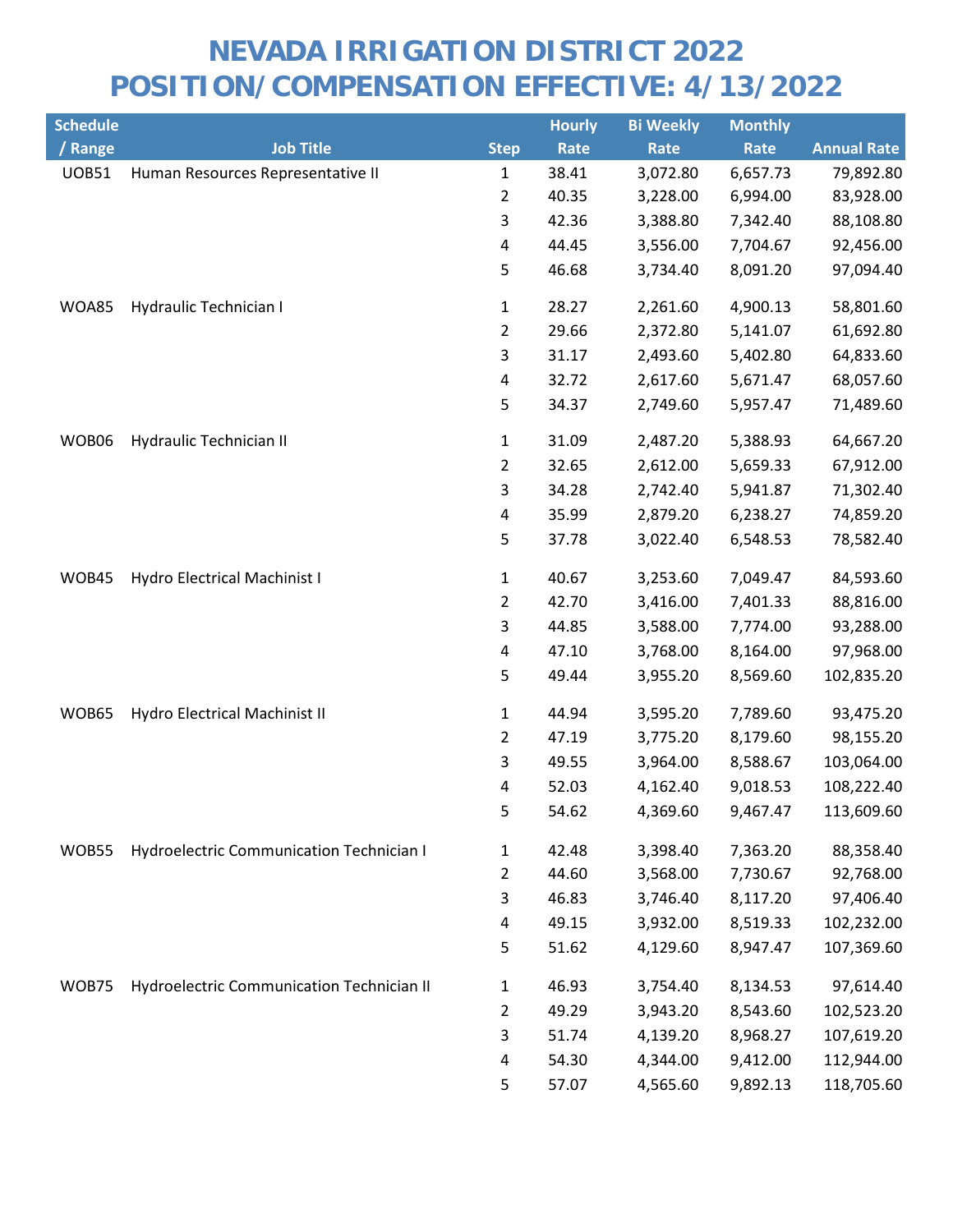| <b>Schedule</b> |                                                |                | <b>Hourly</b> | <b>Bi Weekly</b> | <b>Monthly</b> |                    |
|-----------------|------------------------------------------------|----------------|---------------|------------------|----------------|--------------------|
| / Range         | <b>Job Title</b>                               | <b>Step</b>    | Rate          | Rate             | Rate           | <b>Annual Rate</b> |
| <b>UOC40</b>    | Hydroelectric Compliance Administrator         | 1              | 59.60         | 4,768.00         | 10,330.67      | 123,968.00         |
|                 |                                                | $\overline{2}$ | 62.56         | 5,004.80         | 10,843.73      | 130,124.80         |
|                 |                                                | 3              | 65.66         | 5,252.80         | 11,381.07      | 136,572.80         |
|                 |                                                | 4              | 68.96         | 5,516.80         | 11,953.07      | 143,436.80         |
|                 |                                                | 5              | 72.41         | 5,792.80         | 12,551.07      | 150,612.80         |
| UOC23           | Hydroelectric Compliance Analyst               | $\mathbf{1}$   | 54.72         | 4,377.60         | 9,484.80       | 113,817.60         |
|                 |                                                | $\overline{2}$ | 57.50         | 4,600.00         | 9,966.67       | 119,600.00         |
|                 |                                                | 3              | 60.34         | 4,827.20         | 10,458.93      | 125,507.20         |
|                 |                                                | 4              | 63.34         | 5,067.20         | 10,978.93      | 131,747.20         |
|                 |                                                | 5              | 66.53         | 5,322.40         | 11,531.87      | 138,382.40         |
| WOC30           | Hydroelectric Compliance and                   | 1              | 57.25         | 4,580.00         | 9,923.33       | 119,080.00         |
|                 | <b>Protection System Specialist</b>            | 2              | 60.11         | 4,808.80         | 10,419.07      | 125,028.80         |
|                 |                                                | 3              | 63.12         | 5,049.60         | 10,940.80      | 131,289.60         |
|                 |                                                | 4              | 66.28         | 5,302.40         | 11,488.53      | 137,862.40         |
|                 |                                                | 5              | 69.59         | 5,567.20         | 12,062.27      | 144,747.20         |
| WOB09           | Hydroelectric Compliance Technician I          | $\mathbf{1}$   | 32.40         | 2,592.00         | 5,616.00       | 67,392.00          |
|                 |                                                | 2              | 34.04         | 2,723.20         | 5,900.27       | 70,803.20          |
|                 |                                                | 3              | 35.71         | 2,856.80         | 6,189.73       | 74,276.80          |
|                 |                                                | $\pmb{4}$      | 37.50         | 3,000.00         | 6,500.00       | 78,000.00          |
|                 |                                                | 5              | 39.38         | 3,150.40         | 6,825.87       | 81,910.40          |
| WOB25           | Hydroelectric Compliance Technician II         | $\mathbf{1}$   | 35.78         | 2,862.40         | 6,201.87       | 74,422.40          |
|                 |                                                | 2              | 37.60         | 3,008.00         | 6,517.33       | 78,208.00          |
|                 |                                                | 3              | 39.46         | 3,156.80         | 6,839.73       | 82,076.80          |
|                 |                                                | 4              | 41.45         | 3,316.00         | 7,184.67       | 86,216.00          |
|                 |                                                | 5              | 43.51         | 3,480.80         | 7,541.73       | 90,500.80          |
| WOC46           | <b>Hydroelectric Generation Superintendent</b> | 1              | 62.98         | 5,038.40         | 10,916.53      | 130,998.40         |
|                 |                                                | 2              | 66.13         | 5,290.40         | 11,462.53      | 137,550.40         |
|                 |                                                | 3              | 69.44         | 5,555.20         | 12,036.27      | 144,435.20         |
|                 |                                                | 4              | 72.91         | 5,832.80         | 12,637.73      | 151,652.80         |
|                 |                                                | 5              | 76.56         | 6,124.80         | 13,270.40      | 159,244.80         |
| WOC46           | <b>Hydroelectric Maintenance</b>               | $\mathbf{1}$   | 62.98         | 5,038.40         | 10,916.53      | 130,998.40         |
|                 | Superintendent                                 | $\overline{2}$ | 66.13         | 5,290.40         | 11,462.53      | 137,550.40         |
|                 |                                                | 3              | 69.44         | 5,555.20         | 12,036.27      | 144,435.20         |
|                 |                                                | 4              | 72.91         | 5,832.80         | 12,637.73      | 151,652.80         |
|                 |                                                | 5              | 76.56         | 6,124.80         | 13,270.40      | 159,244.80         |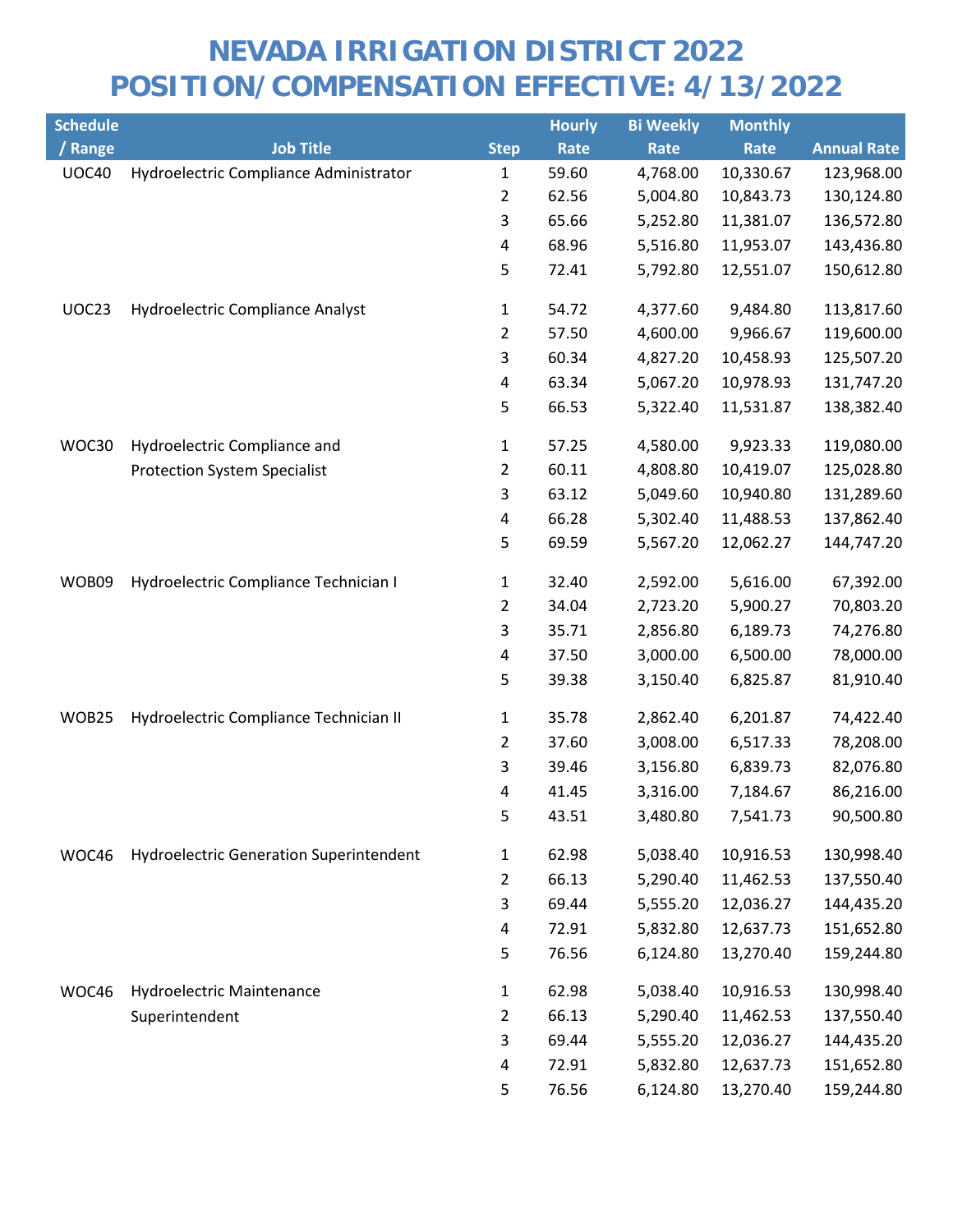| <b>Schedule</b> |                                            |                | <b>Hourly</b> | <b>Bi Weekly</b> | <b>Monthly</b> |                    |
|-----------------|--------------------------------------------|----------------|---------------|------------------|----------------|--------------------|
| / Range         | <b>Job Title</b>                           | <b>Step</b>    | Rate          | Rate             | Rate           | <b>Annual Rate</b> |
| WOB38           | Hydroelectric Maintenance Technician I     | 1              | 36.96         | 2,956.80         | 6,406.40       | 76,876.80          |
|                 |                                            | 2              | 38.82         | 3,105.60         | 6,728.80       | 80,745.60          |
|                 |                                            | 3              | 40.74         | 3,259.20         | 7,061.60       | 84,739.20          |
|                 |                                            | 4              | 42.80         | 3,424.00         | 7,418.67       | 89,024.00          |
|                 |                                            | 5              | 44.92         | 3,593.60         | 7,786.13       | 93,433.60          |
| WOB62           | Hydroelectric Maintenance Technician II    | $\mathbf{1}$   | 41.87         | 3,349.60         | 7,257.47       | 87,089.60          |
|                 |                                            | 2              | 43.97         | 3,517.60         | 7,621.47       | 91,457.60          |
|                 |                                            | 3              | 46.18         | 3,694.40         | 8,004.53       | 96,054.40          |
|                 |                                            | 4              | 48.47         | 3,877.60         | 8,401.47       | 100,817.60         |
|                 |                                            | 5              | 50.88         | 4,070.40         | 8,819.20       | 105,830.40         |
| MOC64           | Hydroelectric Manager                      | 1              | 77.58         | 6,206.40         | 13,447.20      | 161,366.40         |
|                 |                                            | $\overline{2}$ | 81.66         | 6,532.80         | 14,154.40      | 169,852.80         |
|                 |                                            | 3              | 85.96         | 6,876.80         | 14,899.73      | 178,796.80         |
|                 |                                            | 4              | 90.48         | 7,238.40         | 15,683.20      | 188,198.40         |
|                 |                                            | 5              | 95.24         | 7,619.20         | 16,508.27      | 198,099.20         |
|                 |                                            | 6              | 100.00        | 8,000.00         | 17,333.33      | 208,000.00         |
|                 |                                            | 7              | 105.00        | 8,400.00         | 18,200.00      | 218,400.00         |
| WOB46           | Hydroelectric Plant Operator I             | $\mathbf{1}$   | 41.18         | 3,294.40         | 7,137.87       | 85,654.40          |
|                 |                                            | 2              | 43.25         | 3,460.00         | 7,496.67       | 89,960.00          |
|                 |                                            | 3              | 45.43         | 3,634.40         | 7,874.53       | 94,494.40          |
|                 |                                            | 4              | 47.69         | 3,815.20         | 8,266.27       | 99,195.20          |
|                 |                                            | 5              | 50.07         | 4,005.60         | 8,678.80       | 104,145.60         |
| WOB46           | Hydroelectric Plant Operator I - Resident  | $\mathbf{1}$   | 41.18         | 3,294.40         | 7,137.87       | 85,654.40          |
|                 |                                            | $\overline{2}$ | 43.25         | 3,460.00         | 7,496.67       | 89,960.00          |
|                 |                                            | 3              | 45.43         | 3,634.40         | 7,874.53       | 94,494.40          |
|                 |                                            | 4              | 47.69         | 3,815.20         | 8,266.27       | 99,195.20          |
|                 |                                            | 5              | 50.07         | 4,005.60         | 8,678.80       | 104,145.60         |
| WOB66           | Hydroelectric Plant Operator II            | $\mathbf{1}$   | 45.50         | 3,640.00         | 7,886.67       | 94,640.00          |
|                 |                                            | $\overline{a}$ | 47.78         | 3,822.40         | 8,281.87       | 99,382.40          |
|                 |                                            | 3              | 50.17         | 4,013.60         | 8,696.13       | 104,353.60         |
|                 |                                            | 4              | 52.68         | 4,214.40         | 9,131.20       | 109,574.40         |
|                 |                                            | 5              | 55.31         | 4,424.80         | 9,587.07       | 115,044.80         |
| WOB66           | Hydroelectric Plant Operator II - Resident | $\mathbf{1}$   | 45.50         | 3,640.00         | 7,886.67       | 94,640.00          |
|                 |                                            | $\overline{a}$ | 47.78         | 3,822.40         | 8,281.87       | 99,382.40          |
|                 |                                            | 3              | 50.17         | 4,013.60         | 8,696.13       | 104,353.60         |
|                 |                                            | 4              | 52.68         | 4,214.40         | 9,131.20       | 109,574.40         |
|                 |                                            | 5              | 55.31         | 4,424.80         | 9,587.07       | 115,044.80         |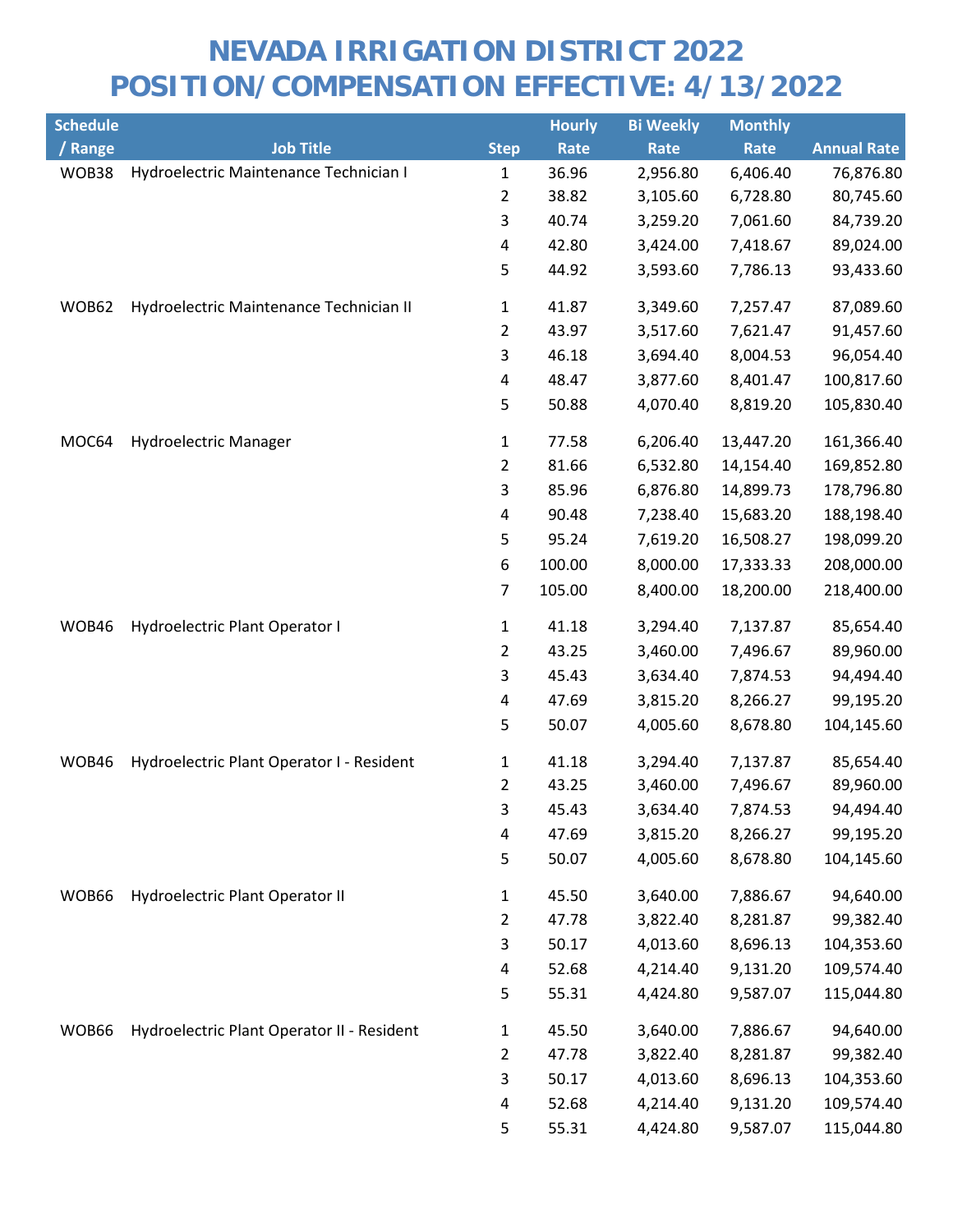| <b>Schedule</b> |                                         |                | <b>Hourly</b> | <b>Bi Weekly</b> | <b>Monthly</b> |                    |
|-----------------|-----------------------------------------|----------------|---------------|------------------|----------------|--------------------|
| / Range         | <b>Job Title</b>                        | <b>Step</b>    | Rate          | Rate             | Rate           | <b>Annual Rate</b> |
| WOB56           | Hydroelectric Systems Technician I      | 1              | 42.64         | 3,411.20         | 7,390.93       | 88,691.20          |
|                 |                                         | 2              | 44.76         | 3,580.80         | 7,758.40       | 93,100.80          |
|                 |                                         | 3              | 47.00         | 3,760.00         | 8,146.67       | 97,760.00          |
|                 |                                         | 4              | 49.33         | 3,946.40         | 8,550.53       | 102,606.40         |
|                 |                                         | 5              | 51.81         | 4,144.80         | 8,980.40       | 107,764.80         |
| WOB76           | Hydroelectric Systems Technician II     | $\mathbf{1}$   | 47.10         | 3,768.00         | 8,164.00       | 97,968.00          |
|                 |                                         | 2              | 49.47         | 3,957.60         | 8,574.80       | 102,897.60         |
|                 |                                         | 3              | 51.93         | 4,154.40         | 9,001.20       | 108,014.40         |
|                 |                                         | 4              | 54.50         | 4,360.00         | 9,446.67       | 113,360.00         |
|                 |                                         | 5              | 57.25         | 4,580.00         | 9,923.33       | 119,080.00         |
| WOB17           | Hydroelectric Water Systems Operator I  | 1              | 32.44         | 2,595.20         | 5,622.93       | 67,475.20          |
|                 |                                         | $\overline{2}$ | 34.05         | 2,724.00         | 5,902.00       | 70,824.00          |
|                 |                                         | 3              | 35.74         | 2,859.20         | 6,194.93       | 74,339.20          |
|                 |                                         | 4              | 37.54         | 3,003.20         | 6,506.93       | 78,083.20          |
|                 |                                         | 5              | 39.39         | 3,151.20         | 6,827.60       | 81,931.20          |
| WOB37           | Hydroelectric Water Systems Operator II | $\mathbf{1}$   | 35.81         | 2,864.80         | 6,207.07       | 74,484.80          |
|                 |                                         | 2              | 37.62         | 3,009.60         | 6,520.80       | 78,249.60          |
|                 |                                         | 3              | 39.48         | 3,158.40         | 6,843.20       | 82,118.40          |
|                 |                                         | 4              | 41.47         | 3,317.60         | 7,188.13       | 86,257.60          |
|                 |                                         | 5              | 43.53         | 3,482.40         | 7,545.20       | 90,542.40          |
| WOB54           | Hydrographer I                          | 1              | 39.19         | 3,135.20         | 6,792.93       | 81,515.20          |
|                 |                                         | 2              | 41.14         | 3,291.20         | 7,130.93       | 85,571.20          |
|                 |                                         | 3              | 43.20         | 3,456.00         | 7,488.00       | 89,856.00          |
|                 |                                         | 4              | 45.34         | 3,627.20         | 7,858.93       | 94,307.20          |
|                 |                                         | 5              | 47.62         | 3,809.60         | 8,254.13       | 99,049.60          |
| WOB74           | Hydrographer II                         | $\mathbf{1}$   | 43.29         | 3,463.20         | 7,503.60       | 90,043.20          |
|                 |                                         | 2              | 45.47         | 3,637.60         | 7,881.47       | 94,577.60          |
|                 |                                         | 3              | 47.73         | 3,818.40         | 8,273.20       | 99,278.40          |
|                 |                                         | 4              | 50.09         | 4,007.20         | 8,682.27       | 104,187.20         |
|                 |                                         | 5              | 52.62         | 4,209.60         | 9,120.80       | 109,449.60         |
| UOC04           | Information Technology Administrator    | $\mathbf{1}$   | 57.74         | 4,619.20         | 10,008.27      | 120,099.20         |
|                 |                                         | 2              | 60.60         | 4,848.00         | 10,504.00      | 126,048.00         |
|                 |                                         | 3              | 63.66         | 5,092.80         | 11,034.40      | 132,412.80         |
|                 |                                         | 4              | 66.80         | 5,344.00         | 11,578.67      | 138,944.00         |
|                 |                                         | 5              | 70.20         | 5,616.00         | 12,168.00      | 146,016.00         |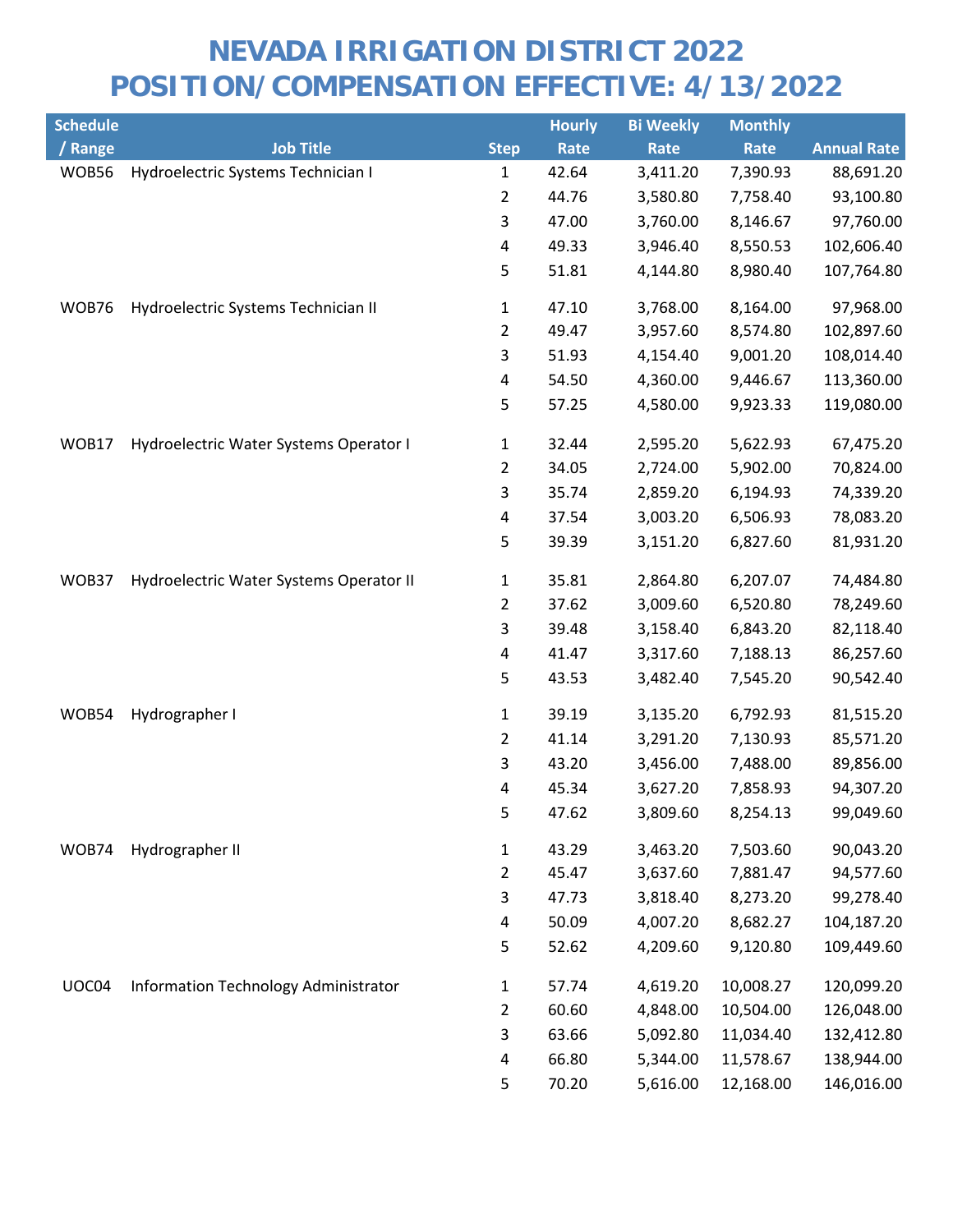| <b>Schedule</b> |                                       |                | <b>Hourly</b> | <b>Bi Weekly</b> | <b>Monthly</b> |                    |
|-----------------|---------------------------------------|----------------|---------------|------------------|----------------|--------------------|
| / Range         | <b>Job Title</b>                      | <b>Step</b>    | Rate          | Rate             | Rate           | <b>Annual Rate</b> |
| <b>UOB77</b>    | <b>Information Technology Analyst</b> | 1              | 43.76         | 3,500.80         | 7,585.07       | 91,020.80          |
|                 |                                       | $\overline{2}$ | 45.92         | 3,673.60         | 7,959.47       | 95,513.60          |
|                 |                                       | 3              | 48.24         | 3,859.20         | 8,361.60       | 100,339.20         |
|                 |                                       | 4              | 50.64         | 4,051.21         | 8,777.63       | 105,331.50         |
|                 |                                       | 5              | 53.12         | 4,249.60         | 9,207.47       | 110,489.60         |
| UOB37           | Information Technology Technician     | $\mathbf{1}$   | 35.81         | 2,864.80         | 6,207.07       | 74,484.80          |
|                 |                                       | $\overline{2}$ | 37.62         | 3,009.60         | 6,520.80       | 78,249.60          |
|                 |                                       | 3              | 39.48         | 3,158.40         | 6,843.20       | 82,118.40          |
|                 |                                       | 4              | 41.47         | 3,317.60         | 7,188.13       | 86,257.60          |
|                 |                                       | 5              | 43.53         | 3,482.40         | 7,545.20       | 90,542.40          |
| WOC03           | Land Surveyor                         | 1              | 50.93         | 4,074.40         | 8,827.87       | 105,934.40         |
|                 |                                       | $\overline{2}$ | 53.46         | 4,276.80         | 9,266.40       | 111,196.80         |
|                 |                                       | 3              | 56.15         | 4,492.00         | 9,732.67       | 116,792.00         |
|                 |                                       | 4              | 58.92         | 4,713.60         | 10,212.80      | 122,553.60         |
|                 |                                       | 5              | 61.92         | 4,953.60         | 10,732.80      | 128,793.60         |
| MOC62           | Maintenance Manager                   | $\mathbf{1}$   | 77.58         | 6,206.40         | 13,447.20      | 161,366.40         |
|                 |                                       | $\overline{2}$ | 81.66         | 6,532.80         | 14,154.40      | 169,852.80         |
|                 |                                       | 3              | 85.96         | 6,876.80         | 14,899.73      | 178,796.80         |
|                 |                                       | 4              | 90.48         | 7,238.40         | 15,683.20      | 188,198.40         |
|                 |                                       | 5              | 95.24         | 7,619.20         | 16,508.27      | 198,099.20         |
|                 |                                       | 6              | 100.00        | 8,000.00         | 17,333.33      | 208,000.00         |
|                 |                                       | 7              | 105.00        | 8,400.00         | 18,200.00      | 218,400.00         |
| WOB96           | Maintenance Superintendent            | $\mathbf{1}$   | 49.51         | 3,960.80         | 8,581.73       | 102,980.80         |
|                 |                                       | $\overline{2}$ | 51.98         | 4,158.40         | 9,009.87       | 108,118.40         |
|                 |                                       | 3              | 54.60         | 4,368.00         | 9,464.00       | 113,568.00         |
|                 |                                       | 4              | 57.31         | 4,584.80         | 9,933.73       | 119,204.80         |
|                 |                                       | 5              | 60.20         | 4,816.00         | 10,434.67      | 125,216.00         |
| WOB36           | Maintenance Supervisor                | $\mathbf{1}$   | 35.66         | 2,852.80         | 6,181.07       | 74,172.80          |
|                 |                                       | $\overline{2}$ | 37.42         | 2,993.60         | 6,486.13       | 77,833.60          |
|                 |                                       | 3              | 39.30         | 3,144.00         | 6,812.00       | 81,744.00          |
|                 |                                       | 4              | 41.24         | 3,299.20         | 7,148.27       | 85,779.20          |
|                 |                                       | 5              | 43.32         | 3,465.60         | 7,508.80       | 90,105.60          |
| WOA78           | <b>Management Assistant</b>           | $\mathbf{1}$   | 26.83         | 2,146.40         | 4,650.53       | 55,806.40          |
|                 |                                       | 2              | 28.15         | 2,252.00         | 4,879.33       | 58,552.00          |
|                 |                                       | 3              | 29.58         | 2,366.40         | 5,127.20       | 61,526.40          |
|                 |                                       | 4              | 31.04         | 2,483.20         | 5,380.27       | 64,563.20          |
|                 |                                       | 5              | 32.60         | 2,608.00         | 5,650.67       | 67,808.00          |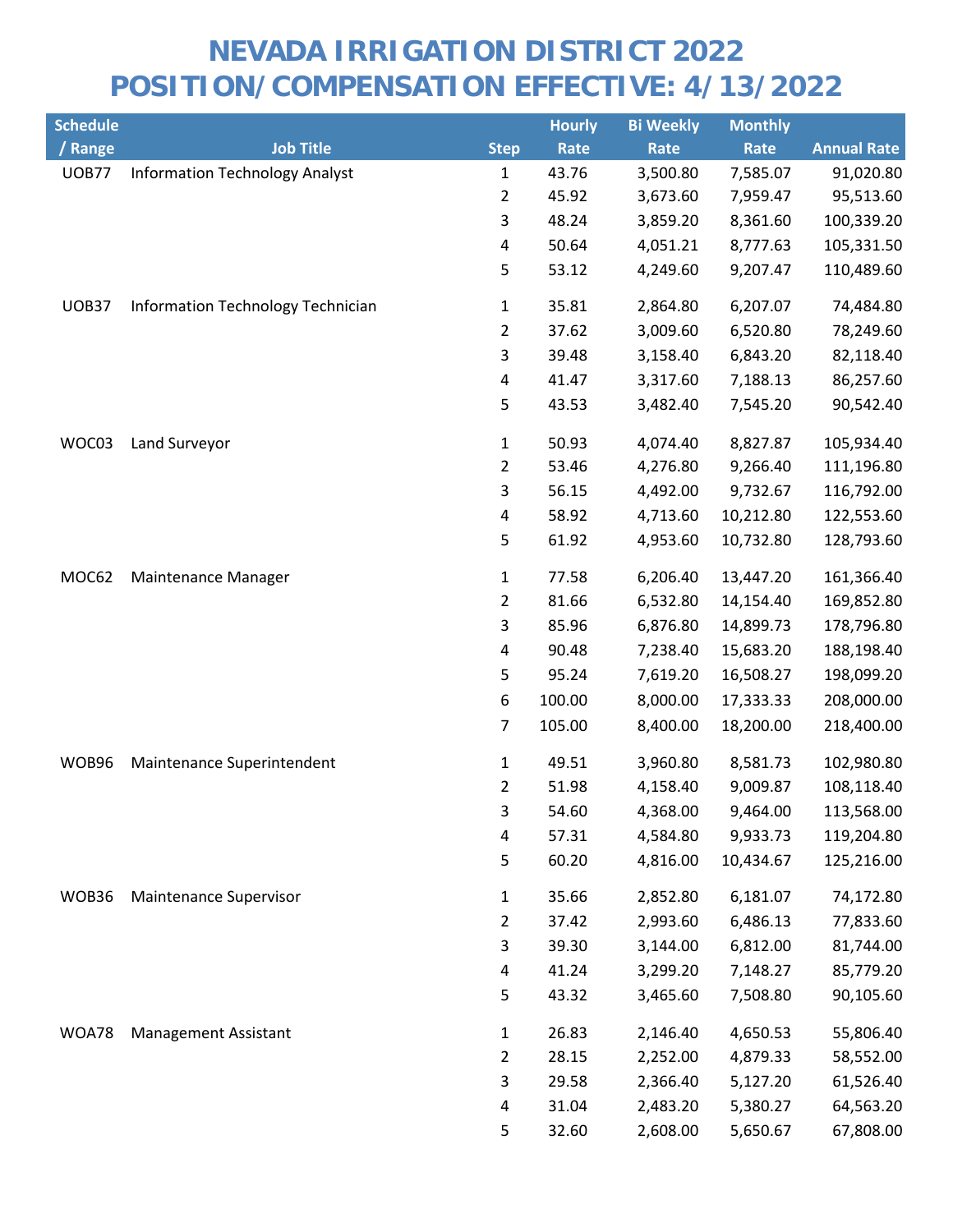| <b>Schedule</b> |                                 |                         | <b>Hourly</b> | <b>Bi Weekly</b> | <b>Monthly</b> |                    |
|-----------------|---------------------------------|-------------------------|---------------|------------------|----------------|--------------------|
| / Range         | <b>Job Title</b>                | <b>Step</b>             | Rate          | Rate             | <b>Rate</b>    | <b>Annual Rate</b> |
| WOA10           | Office Assistant I              | $\mathbf{1}$            | 19.09         | 1,527.20         | 3,308.93       | 39,707.20          |
|                 |                                 | $\overline{2}$          | 20.08         | 1,606.40         | 3,480.53       | 41,766.40          |
|                 |                                 | 3                       | 21.05         | 1,684.00         | 3,648.67       | 43,784.00          |
|                 |                                 | $\pmb{4}$               | 22.12         | 1,769.60         | 3,834.13       | 46,009.60          |
|                 |                                 | 5                       | 23.25         | 1,860.00         | 4,030.00       | 48,360.00          |
| WOA30           | Office Assistant II             | $\mathbf{1}$            | 21.11         | 1,688.80         | 3,659.07       | 43,908.80          |
|                 |                                 | $\overline{2}$          | 22.16         | 1,772.80         | 3,841.07       | 46,092.80          |
|                 |                                 | 3                       | 23.29         | 1,863.20         | 4,036.93       | 48,443.20          |
|                 |                                 | 4                       | 24.45         | 1,956.00         | 4,238.00       | 50,856.00          |
|                 |                                 | 5                       | 25.67         | 2,053.60         | 4,449.47       | 53,393.60          |
| WOB91           | <b>Operations Administrator</b> | $\mathbf{1}$            | 46.88         | 3,750.40         | 8,125.87       | 97,510.40          |
|                 |                                 | $\overline{2}$          | 49.24         | 3,939.20         | 8,534.93       | 102,419.20         |
|                 |                                 | 3                       | 51.69         | 4,135.20         | 8,959.60       | 107,515.20         |
|                 |                                 | 4                       | 54.26         | 4,340.80         | 9,405.07       | 112,860.80         |
|                 |                                 | 5                       | 57.02         | 4,561.60         | 9,883.47       | 118,601.60         |
| WOA91           | <b>Operations Technician I</b>  | $\mathbf{1}$            | 28.62         | 2,289.60         | 4,960.80       | 59,529.60          |
|                 |                                 | $\overline{2}$          | 30.08         | 2,406.40         | 5,213.87       | 62,566.40          |
|                 |                                 | 3                       | 31.57         | 2,525.60         | 5,472.13       | 65,665.60          |
|                 |                                 | $\overline{\mathbf{4}}$ | 33.13         | 2,650.40         | 5,742.53       | 68,910.40          |
|                 |                                 | 5                       | 34.79         | 2,783.20         | 6,030.27       | 72,363.20          |
| WOB11           | <b>Operations Technician II</b> | $\mathbf{1}$            | 31.48         | 2,518.40         | 5,456.53       | 65,478.40          |
|                 |                                 | $\overline{2}$          | 33.02         | 2,641.60         | 5,723.47       | 68,681.60          |
|                 |                                 | 3                       | 34.69         | 2,775.20         | 6,012.93       | 72,155.20          |
|                 |                                 | 4                       | 36.41         | 2,912.80         | 6,311.07       | 75,732.80          |
|                 |                                 | 5                       | 38.25         | 3,060.00         | 6,630.00       | 79,560.00          |
| WOC43           | <b>Principal Engineer</b>       | $\mathbf{1}$            | 60.46         | 4,836.80         | 10,479.73      | 125,756.80         |
|                 |                                 | $\overline{2}$          | 63.51         | 5,080.80         | 11,008.40      | 132,100.80         |
|                 |                                 | 3                       | 66.67         | 5,333.60         | 11,556.13      | 138,673.60         |
|                 |                                 | 4                       | 69.99         | 5,599.20         | 12,131.60      | 145,579.20         |
|                 |                                 | 5                       | 73.48         | 5,878.40         | 12,736.53      | 152,838.40         |
| <b>UOB52</b>    | Project Manager                 | $\mathbf{1}$            | 38.61         | 3,088.80         | 6,692.40       | 80,308.80          |
|                 |                                 | $\overline{2}$          | 40.53         | 3,242.40         | 7,025.20       | 84,302.40          |
|                 |                                 | 3                       | 42.56         | 3,404.80         | 7,377.07       | 88,524.80          |
|                 |                                 | 4                       | 44.69         | 3,575.20         | 7,746.27       | 92,955.20          |
|                 |                                 | 5                       | 46.90         | 3,752.00         | 8,129.33       | 97,552.00          |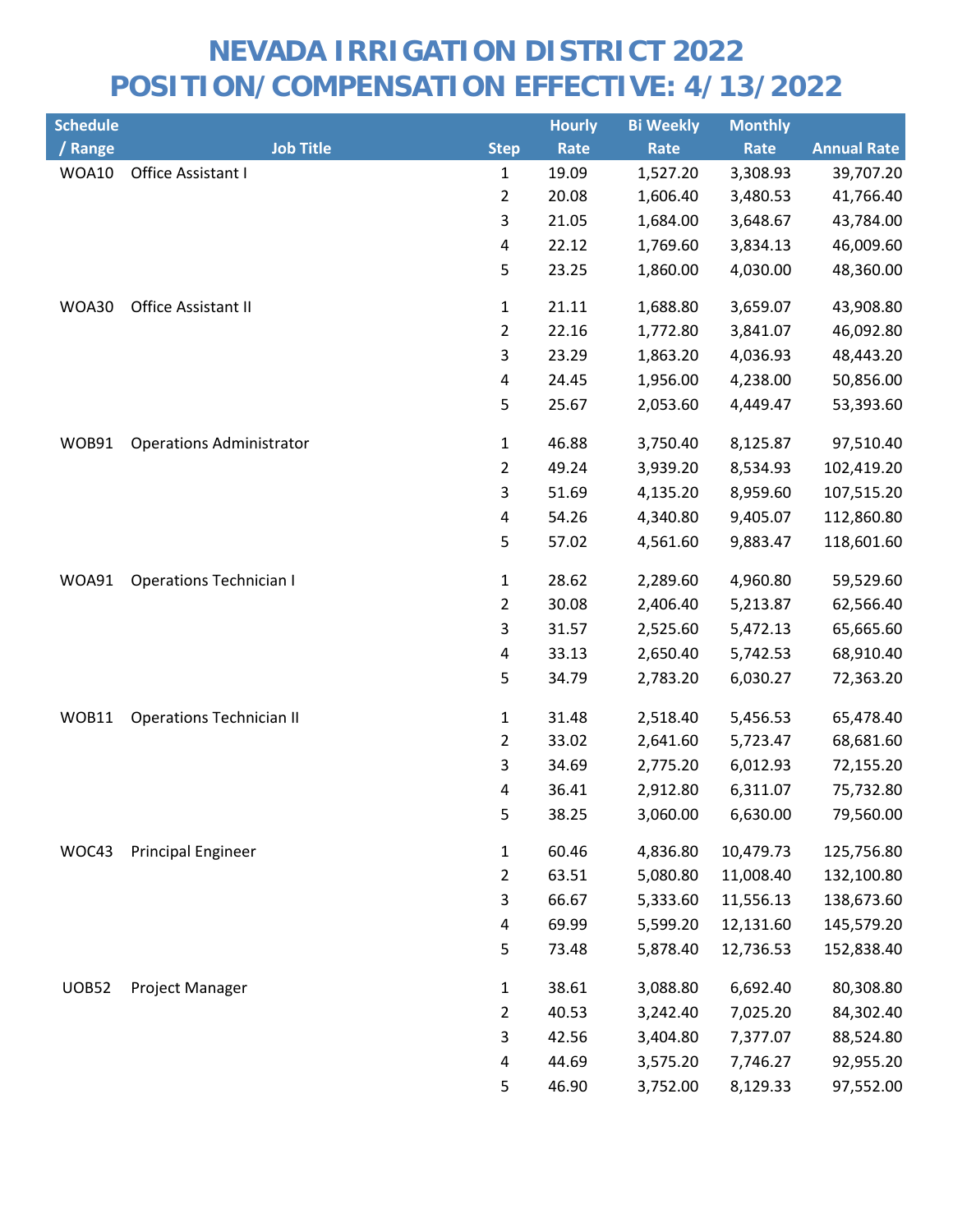| <b>Schedule</b> |                                           |                | <b>Hourly</b> | <b>Bi Weekly</b> | <b>Monthly</b> |                    |
|-----------------|-------------------------------------------|----------------|---------------|------------------|----------------|--------------------|
| / Range         | <b>Job Title</b>                          | <b>Step</b>    | Rate          | Rate             | Rate           | <b>Annual Rate</b> |
| WOB49           | <b>Purchasing Supervisor</b>              | 1              | 40.11         | 3,208.80         | 6,952.40       | 83,428.80          |
|                 |                                           | $\overline{2}$ | 42.14         | 3,371.20         | 7,304.27       | 87,651.20          |
|                 |                                           | 3              | 44.24         | 3,539.20         | 7,668.27       | 92,019.20          |
|                 |                                           | 4              | 46.43         | 3,714.40         | 8,047.87       | 96,574.40          |
|                 |                                           | 5              | 48.79         | 3,903.20         | 8,456.93       | 101,483.20         |
| <b>UOA78</b>    | <b>Records Management Assistant</b>       | $\mathbf{1}$   | 26.83         | 2,146.40         | 4,650.53       | 55,806.40          |
|                 |                                           | $\overline{2}$ | 28.15         | 2,252.00         | 4,879.33       | 58,552.00          |
|                 |                                           | $\overline{3}$ | 29.58         | 2,366.40         | 5,127.20       | 61,526.40          |
|                 |                                           | 4              | 31.04         | 2,483.20         | 5,380.27       | 64,563.20          |
|                 |                                           | 5              | 32.60         | 2,608.00         | 5,650.67       | 67,808.00          |
| WOA41           | <b>Recreation Assistant I</b>             | $\mathbf{1}$   | 22.31         | 1,784.80         | 3,867.07       | 46,404.80          |
|                 |                                           | $\overline{2}$ | 23.41         | 1,872.80         | 4,057.73       | 48,692.80          |
|                 |                                           | 3              | 24.60         | 1,968.00         | 4,264.00       | 51,168.00          |
|                 |                                           | 4              | 25.82         | 2,065.60         | 4,475.47       | 53,705.60          |
|                 |                                           | 5              | 27.11         | 2,168.80         | 4,699.07       | 56,388.80          |
| WOA61           | <b>Recreation Assistant II</b>            | $\mathbf{1}$   | 24.63         | 1,970.40         | 4,269.20       | 51,230.40          |
|                 |                                           | $\overline{2}$ | 25.86         | 2,068.80         | 4,482.40       | 53,788.80          |
|                 |                                           | 3              | 27.15         | 2,172.00         | 4,706.00       | 56,472.00          |
|                 |                                           | 4              | 28.54         | 2,283.20         | 4,946.93       | 59,363.20          |
|                 |                                           | 5              | 29.94         | 2,395.20         | 5,189.60       | 62,275.20          |
| WOB95           | <b>Recreation Facility Superintendent</b> | $\mathbf{1}$   | 48.07         | 3,845.60         | 8,332.13       | 99,985.60          |
|                 |                                           | $\overline{2}$ | 50.47         | 4,037.60         | 8,748.13       | 104,977.60         |
|                 |                                           | $\mathsf{3}$   | 53.01         | 4,240.80         | 9,188.40       | 110,260.80         |
|                 |                                           | 4              | 55.64         | 4,451.20         | 9,644.27       | 115,731.20         |
|                 |                                           | 5              | 58.45         | 4,676.00         | 10,131.33      | 121,576.00         |
| MOC21           | <b>Recreation Manager</b>                 | $\mathbf{1}$   | 57.18         | 4,574.40         | 9,911.20       | 118,934.40         |
|                 |                                           | $\overline{2}$ | 60.19         | 4,815.20         | 10,432.93      | 125,195.20         |
|                 |                                           | 3              | 63.36         | 5,068.80         | 10,982.40      | 131,788.80         |
|                 |                                           | 4              | 66.69         | 5,335.20         | 11,559.60      | 138,715.20         |
|                 |                                           | 5              | 70.20         | 5,616.00         | 12,168.00      | 146,016.00         |
|                 |                                           | 6              | 73.71         | 5,896.80         | 12,776.40      | 153,316.80         |
|                 |                                           | $\overline{7}$ | 77.40         | 6,192.00         | 13,416.00      | 160,992.00         |
| WOB53           | Right of Way Agent I                      | $\mathbf{1}$   | 38.78         | 3,102.40         | 6,721.87       | 80,662.40          |
|                 |                                           | $\overline{2}$ | 40.73         | 3,258.40         | 7,059.87       | 84,718.40          |
|                 |                                           | 3              | 42.77         | 3,421.60         | 7,413.47       | 88,961.60          |
|                 |                                           | 4              | 44.93         | 3,594.40         | 7,787.87       | 93,454.40          |
|                 |                                           | 5              | 47.16         | 3,772.80         | 8,174.40       | 98,092.80          |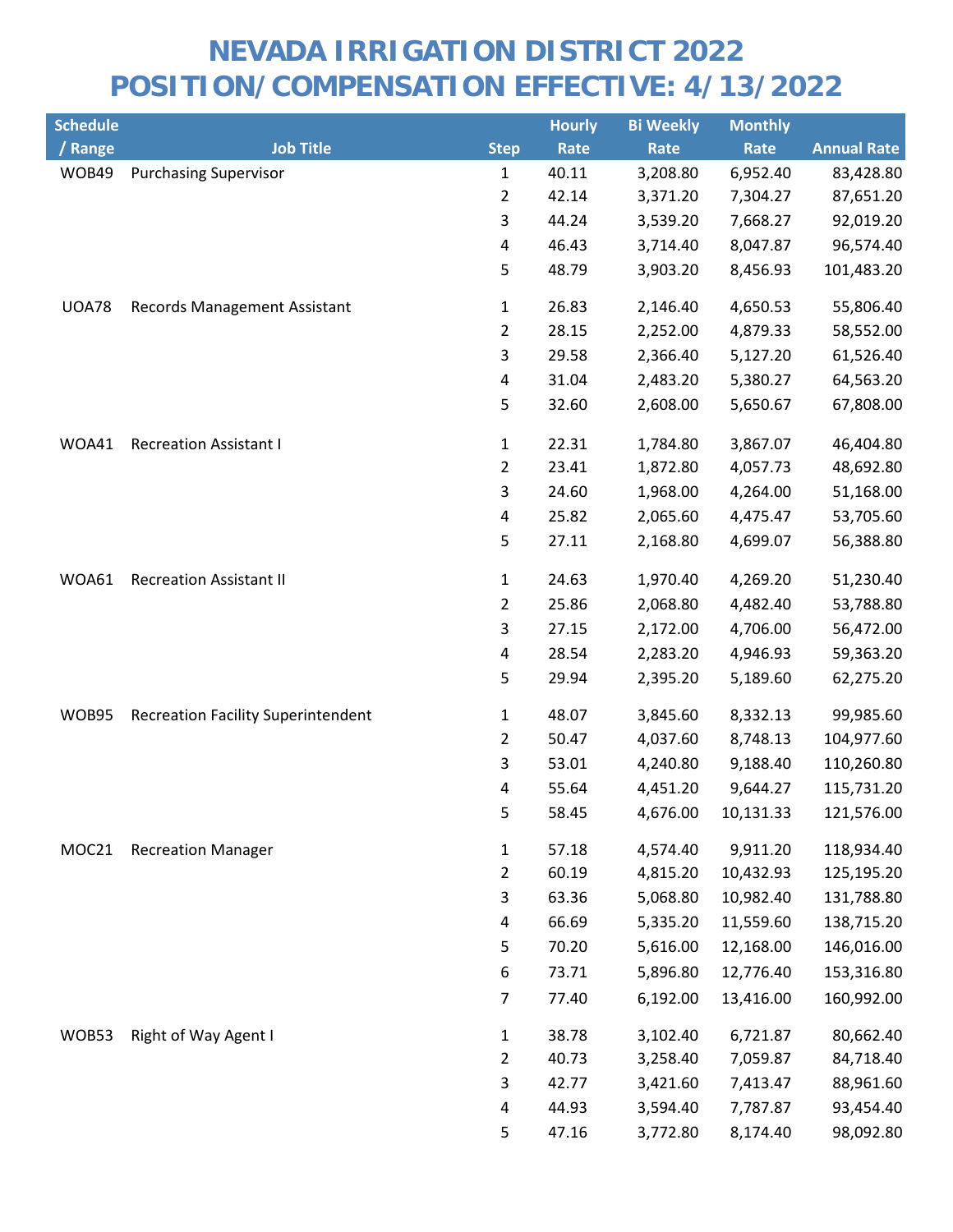| <b>Schedule</b> |                                        |                | <b>Hourly</b> | <b>Bi Weekly</b> | <b>Monthly</b> |                    |
|-----------------|----------------------------------------|----------------|---------------|------------------|----------------|--------------------|
| / Range         | <b>Job Title</b>                       | <b>Step</b>    | Rate          | <b>Rate</b>      | Rate           | <b>Annual Rate</b> |
| WOB73           | Right of Way Agent II                  | 1              | 42.86         | 3,428.80         | 7,429.07       | 89,148.80          |
|                 |                                        | $\overline{2}$ | 45.00         | 3,600.00         | 7,800.00       | 93,600.00          |
|                 |                                        | 3              | 47.25         | 3,780.00         | 8,190.00       | 98,280.00          |
|                 |                                        | $\pmb{4}$      | 49.63         | 3,970.40         | 8,602.53       | 103,230.40         |
|                 |                                        | 5              | 52.08         | 4,166.40         | 9,027.20       | 108,326.40         |
| <b>UOB45</b>    | Safety Analyst                         | $\mathbf{1}$   | 37.27         | 2,981.60         | 6,460.13       | 77,521.60          |
|                 |                                        | $\overline{2}$ | 39.14         | 3,131.20         | 6,784.27       | 81,411.20          |
|                 |                                        | 3              | 41.11         | 3,288.80         | 7,125.73       | 85,508.80          |
|                 |                                        | 4              | 43.16         | 3,452.80         | 7,481.07       | 89,772.80          |
|                 |                                        | 5              | 45.31         | 3,624.80         | 7,853.73       | 94,244.80          |
| WOA59           | Safety Technician I                    | $\mathbf{1}$   | 26.62         | 2,129.60         | 4,614.13       | 55,369.60          |
|                 |                                        | $\overline{2}$ | 27.95         | 2,236.00         | 4,844.67       | 58,136.00          |
|                 |                                        | 3              | 29.35         | 2,348.00         | 5,087.33       | 61,048.00          |
|                 |                                        | 4              | 30.80         | 2,464.00         | 5,338.67       | 64,064.00          |
|                 |                                        | 5              | 32.38         | 2,590.40         | 5,612.53       | 67,350.40          |
| WOA79           | Safety Technician II                   | $\mathbf{1}$   | 29.27         | 2,341.60         | 5,073.47       | 60,881.60          |
|                 |                                        | $\overline{2}$ | 30.71         | 2,456.80         | 5,323.07       | 63,876.80          |
|                 |                                        | 3              | 32.27         | 2,581.60         | 5,593.47       | 67,121.60          |
|                 |                                        | 4              | 33.86         | 2,708.80         | 5,869.07       | 70,428.80          |
|                 |                                        | 5              | 35.57         | 2,845.60         | 6,165.47       | 73,985.60          |
| WOB36           | Senior Administrative Analyst          | $\mathbf{1}$   | 35.66         | 2,852.80         | 6,181.07       | 74,172.80          |
|                 |                                        | $\overline{2}$ | 37.42         | 2,993.60         | 6,486.13       | 77,833.60          |
|                 |                                        | 3              | 39.30         | 3,144.00         | 6,812.00       | 81,744.00          |
|                 |                                        | 4              | 41.24         | 3,299.20         | 7,148.27       | 85,779.20          |
|                 |                                        | 5              | 43.32         | 3,465.60         | 7,508.80       | 90,105.60          |
| WOA81           | Senior Customer Service Representative | $\mathbf{1}$   | 29.14         | 2,331.20         | 5,050.93       | 60,611.20          |
|                 |                                        | $\overline{2}$ | 30.59         | 2,447.20         | 5,302.27       | 63,627.20          |
|                 |                                        | 3              | 32.13         | 2,570.40         | 5,569.20       | 66,830.40          |
|                 |                                        | 4              | 33.72         | 2,697.60         | 5,844.80       | 70,137.60          |
|                 |                                        | 5              | 35.41         | 2,832.80         | 6,137.73       | 73,652.80          |
| WOC33           | Senior Engineer (Registered)           | $\mathbf{1}$   | 57.55         | 4,604.00         | 9,975.33       | 119,704.00         |
|                 |                                        | $\overline{2}$ | 60.39         | 4,831.20         | 10,467.60      | 125,611.20         |
|                 |                                        | 3              | 63.42         | 5,073.60         | 10,992.80      | 131,913.60         |
|                 |                                        | 4              | 66.61         | 5,328.80         | 11,545.73      | 138,548.80         |
|                 |                                        | 5              | 69.94         | 5,595.20         | 12,122.93      | 145,475.20         |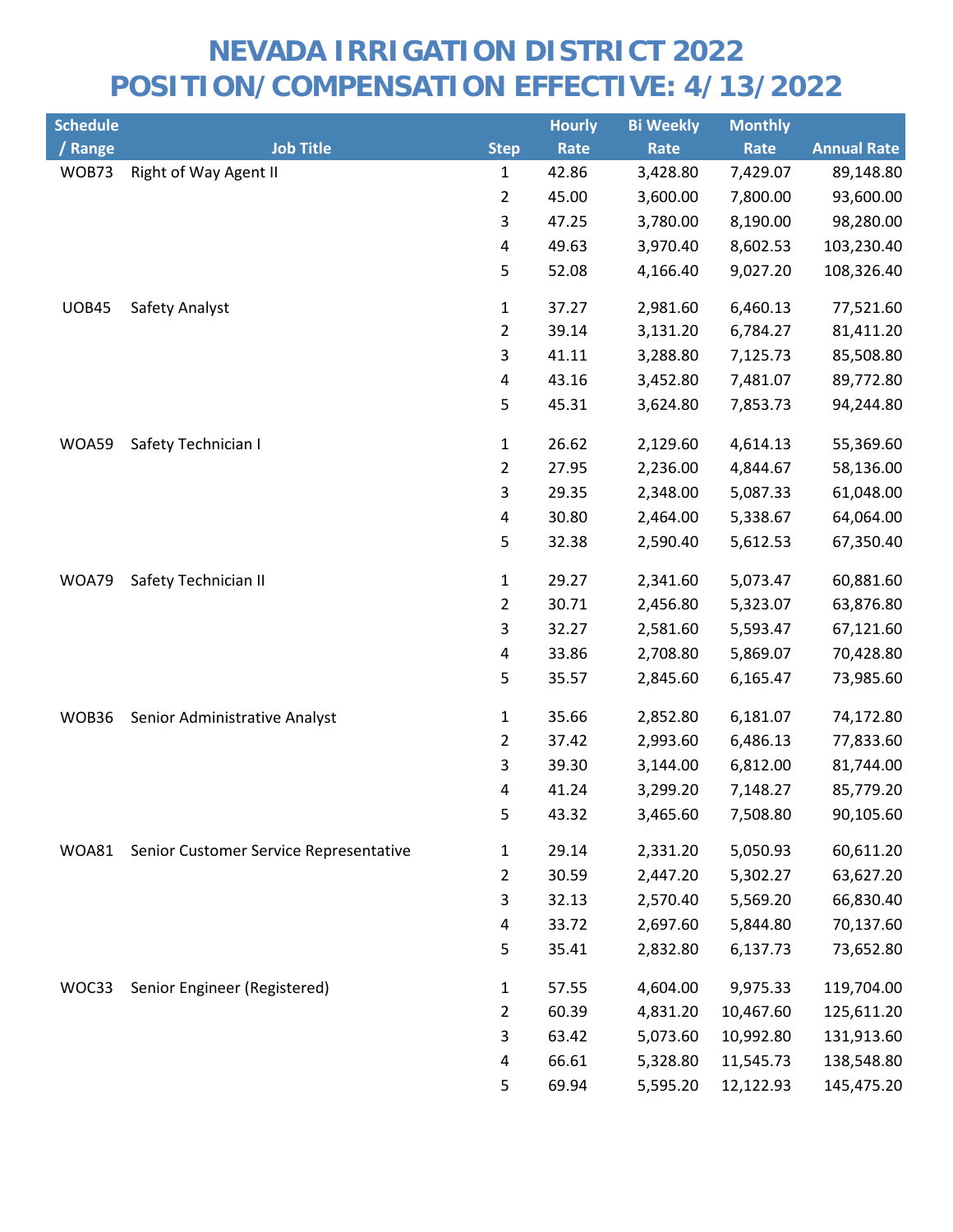| <b>Schedule</b> |                                           |                         | <b>Hourly</b> | <b>Bi Weekly</b> | <b>Monthly</b> |                    |
|-----------------|-------------------------------------------|-------------------------|---------------|------------------|----------------|--------------------|
| / Range         | <b>Job Title</b>                          | <b>Step</b>             | Rate          | Rate             | Rate           | <b>Annual Rate</b> |
| UOC43           | Senior Engineer (Registered) - Dam Safety | 1                       | 60.42         | 4,833.60         | 10,472.80      | 125,673.60         |
|                 |                                           | $\overline{2}$          | 63.40         | 5,072.00         | 10,989.33      | 131,872.00         |
|                 |                                           | 3                       | 66.58         | 5,326.40         | 11,540.53      | 138,486.40         |
|                 |                                           | $\overline{\mathbf{4}}$ | 69.93         | 5,594.40         | 12,121.20      | 145,454.40         |
|                 |                                           | 5                       | 73.43         | 5,874.40         | 12,727.87      | 152,734.40         |
| WOB43           | Senior Engineering Technician             | $\mathbf{1}$            | 36.91         | 2,952.80         | 6,397.73       | 76,772.80          |
|                 |                                           | $\overline{2}$          | 38.74         | 3,099.20         | 6,714.93       | 80,579.20          |
|                 |                                           | 3                       | 40.67         | 3,253.60         | 7,049.47       | 84,593.60          |
|                 |                                           | $\pmb{4}$               | 42.73         | 3,418.40         | 7,406.53       | 88,878.40          |
|                 |                                           | 5                       | 44.86         | 3,588.80         | 7,775.73       | 93,308.80          |
| <b>UOA81</b>    | Senior Finance Assistant                  | $\mathbf{1}$            | 27.23         | 2,178.40         | 4,719.87       | 56,638.40          |
|                 |                                           | $\overline{2}$          | 28.59         | 2,287.20         | 4,955.60       | 59,467.20          |
|                 |                                           | 3                       | 30.03         | 2,402.40         | 5,205.20       | 62,462.40          |
|                 |                                           | 4                       | 31.51         | 2,520.80         | 5,461.73       | 65,540.80          |
|                 |                                           | 5                       | 33.09         | 2,647.20         | 5,735.60       | 68,827.20          |
| <b>WOB85</b>    | Senior Hydro Electrical Machinist         | 1                       | 49.67         | 3,973.60         | 8,609.47       | 103,313.60         |
|                 |                                           | $\overline{2}$          | 52.15         | 4,172.00         | 9,039.33       | 108,472.00         |
|                 |                                           | 3                       | 54.74         | 4,379.20         | 9,488.27       | 113,859.20         |
|                 |                                           | 4                       | 57.51         | 4,600.80         | 9,968.40       | 119,620.80         |
|                 |                                           | 5                       | 60.33         | 4,826.40         | 10,457.20      | 125,486.40         |
| WOB77           | Senior Hydroelectric Maintenance          | $\mathbf{1}$            | 45.72         | 3,657.60         | 7,924.80       | 95,097.60          |
|                 | Technician                                | $\overline{2}$          | 47.98         | 3,838.40         | 8,316.53       | 99,798.40          |
|                 |                                           | 3                       | 50.40         | 4,032.00         | 8,736.00       | 104,832.00         |
|                 |                                           | $\overline{\mathbf{4}}$ | 52.91         | 4,232.80         | 9,171.07       | 110,052.80         |
|                 |                                           | 5                       | 55.51         | 4,440.80         | 9,621.73       | 115,460.80         |
| WOB86           | Senior Hydroelectric Plant Operator       | $\mathbf{1}$            | 50.30         | 4,024.00         | 8,718.67       | 104,624.00         |
|                 |                                           | $\overline{2}$          | 52.81         | 4,224.80         | 9,153.73       | 109,844.80         |
|                 |                                           | 3                       | 55.43         | 4,434.40         | 9,607.87       | 115,294.40         |
|                 |                                           | 4                       | 58.22         | 4,657.60         | 10,091.47      | 121,097.60         |
|                 |                                           | 5                       | 61.08         | 4,886.40         | 10,587.20      | 127,046.40         |
| WOB97           | Senior Hydroelectric Systems Technician   | $\mathbf{1}$            | 52.07         | 4,165.60         | 9,025.47       | 108,305.60         |
|                 |                                           | 2                       | 54.67         | 4,373.60         | 9,476.13       | 113,713.60         |
|                 |                                           | 3                       | 57.37         | 4,589.60         | 9,944.13       | 119,329.60         |
|                 |                                           | 4                       | 60.29         | 4,823.20         | 10,450.27      | 125,403.20         |
|                 |                                           | 5                       | 63.27         | 5,061.60         | 10,966.80      | 131,601.60         |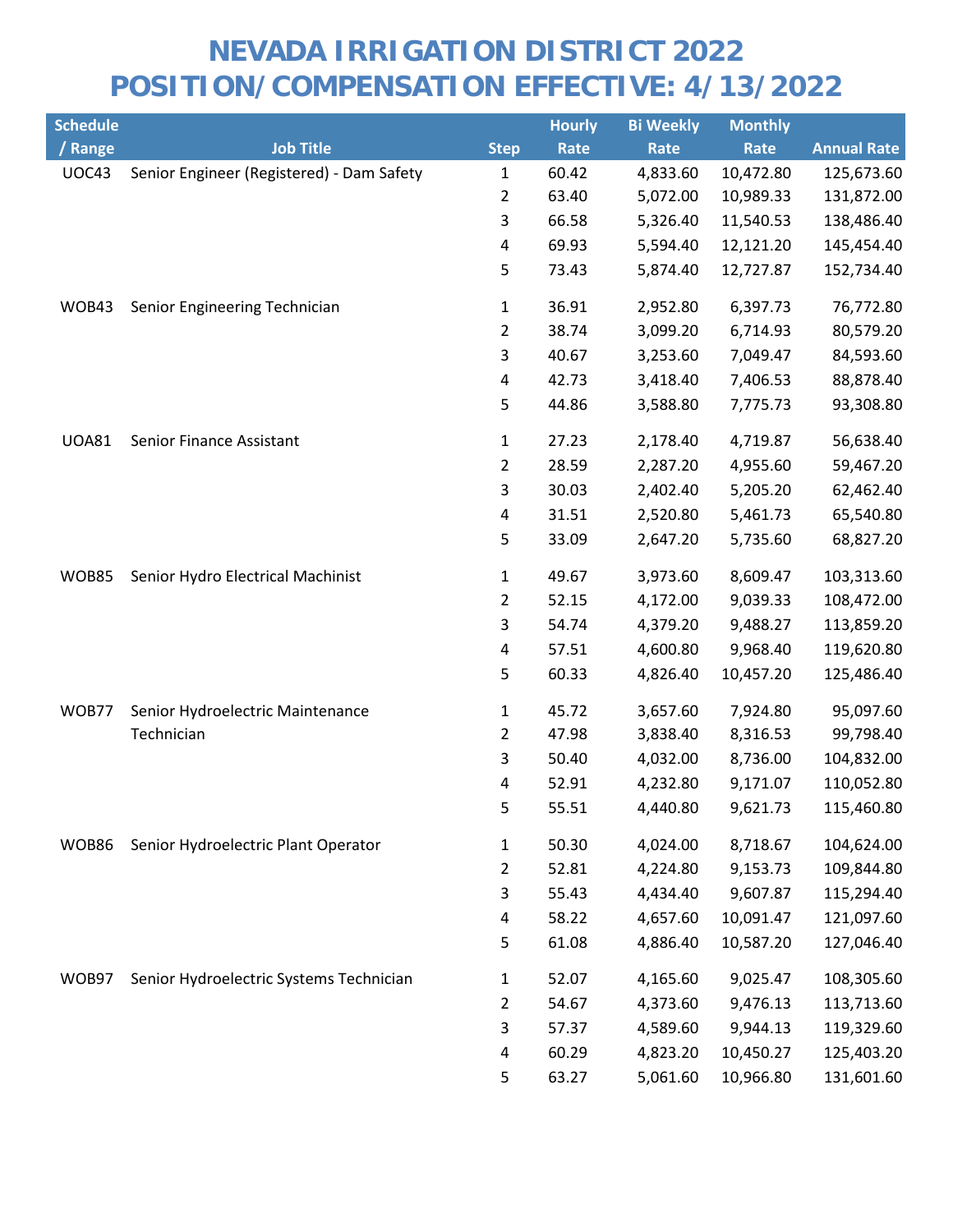| <b>Schedule</b> |                                  |                         | <b>Hourly</b> | <b>Bi Weekly</b> | <b>Monthly</b> |                    |
|-----------------|----------------------------------|-------------------------|---------------|------------------|----------------|--------------------|
| / Range         | <b>Job Title</b>                 | <b>Step</b>             | Rate          | Rate             | Rate           | <b>Annual Rate</b> |
| WOB94           | Senior Hydrographer              | $\mathbf{1}$            | 47.86         | 3,828.80         | 8,295.73       | 99,548.80          |
|                 |                                  | $\overline{2}$          | 50.25         | 4,020.00         | 8,710.00       | 104,520.00         |
|                 |                                  | 3                       | 52.73         | 4,218.40         | 9,139.87       | 109,678.40         |
|                 |                                  | $\overline{\mathbf{4}}$ | 55.41         | 4,432.80         | 9,604.40       | 115,252.80         |
|                 |                                  | 5                       | 58.15         | 4,652.00         | 10,079.33      | 120,952.00         |
| WOA72           | Senior Park Ranger               | $\mathbf{1}$            | 26.14         | 2,091.20         | 4,530.93       | 54,371.20          |
|                 |                                  | $\overline{2}$          | 27.47         | 2,197.60         | 4,761.47       | 57,137.60          |
|                 |                                  | 3                       | 28.83         | 2,306.40         | 4,997.20       | 59,966.40          |
|                 |                                  | 4                       | 30.26         | 2,420.80         | 5,245.07       | 62,940.80          |
|                 |                                  | 5                       | 32.60         | 2,608.00         | 5,650.67       | 67,808.00          |
| WOB93           | Senior Right of Way Agent        | $\mathbf{1}$            | 47.35         | 3,788.00         | 8,207.33       | 98,488.00          |
|                 |                                  | $\overline{2}$          | 49.71         | 3,976.80         | 8,616.40       | 103,396.80         |
|                 |                                  | 3                       | 52.24         | 4,179.20         | 9,054.93       | 108,659.20         |
|                 |                                  | 4                       | 54.83         | 4,386.40         | 9,503.87       | 114,046.40         |
|                 |                                  | 5                       | 57.56         | 4,604.80         | 9,977.07       | 119,724.80         |
| WOA93           | Senior Storekeeper               | $\mathbf 1$             | 28.94         | 2,315.20         | 5,016.27       | 60,195.20          |
|                 |                                  | $\overline{2}$          | 30.35         | 2,428.00         | 5,260.67       | 63,128.00          |
|                 |                                  | 3                       | 31.86         | 2,548.80         | 5,522.40       | 66,268.80          |
|                 |                                  | 4                       | 33.47         | 2,677.60         | 5,801.47       | 69,617.60          |
|                 |                                  | 5                       | 35.16         | 2,812.80         | 6,094.40       | 73,132.80          |
| WOB43           | Senior Survey Technician         | $\mathbf{1}$            | 36.91         | 2,952.80         | 6,397.73       | 76,772.80          |
|                 |                                  | $\overline{2}$          | 38.74         | 3,099.20         | 6,714.93       | 80,579.20          |
|                 |                                  | 3                       | 40.67         | 3,253.60         | 7,049.47       | 84,593.60          |
|                 |                                  | 4                       | 42.73         | 3,418.40         | 7,406.53       | 88,878.40          |
|                 |                                  | 5                       | 44.86         | 3,588.80         | 7,775.73       | 93,308.80          |
| WOB05           | Senior Utility Worker            | $\mathbf{1}$            | 30.54         | 2,443.20         | 5,293.60       | 63,523.20          |
|                 |                                  | $\overline{2}$          | 32.07         | 2,565.60         | 5,558.80       | 66,705.60          |
|                 |                                  | 3                       | 33.67         | 2,693.60         | 5,836.13       | 70,033.60          |
|                 |                                  | 4                       | 35.35         | 2,828.00         | 6,127.33       | 73,528.00          |
|                 |                                  | 5                       | 37.11         | 2,968.80         | 6,432.40       | 77,188.80          |
| WOB05           | Senior Vegetation Control Worker | $\mathbf{1}$            | 30.54         | 2,443.20         | 5,293.60       | 63,523.20          |
|                 |                                  | $\overline{2}$          | 32.07         | 2,565.60         | 5,558.80       | 66,705.60          |
|                 |                                  | 3                       | 33.67         | 2,693.60         | 5,836.13       | 70,033.60          |
|                 |                                  | 4                       | 35.35         | 2,828.00         | 6,127.33       | 73,528.00          |
|                 |                                  | 5                       | 37.11         | 2,968.80         | 6,432.40       | 77,188.80          |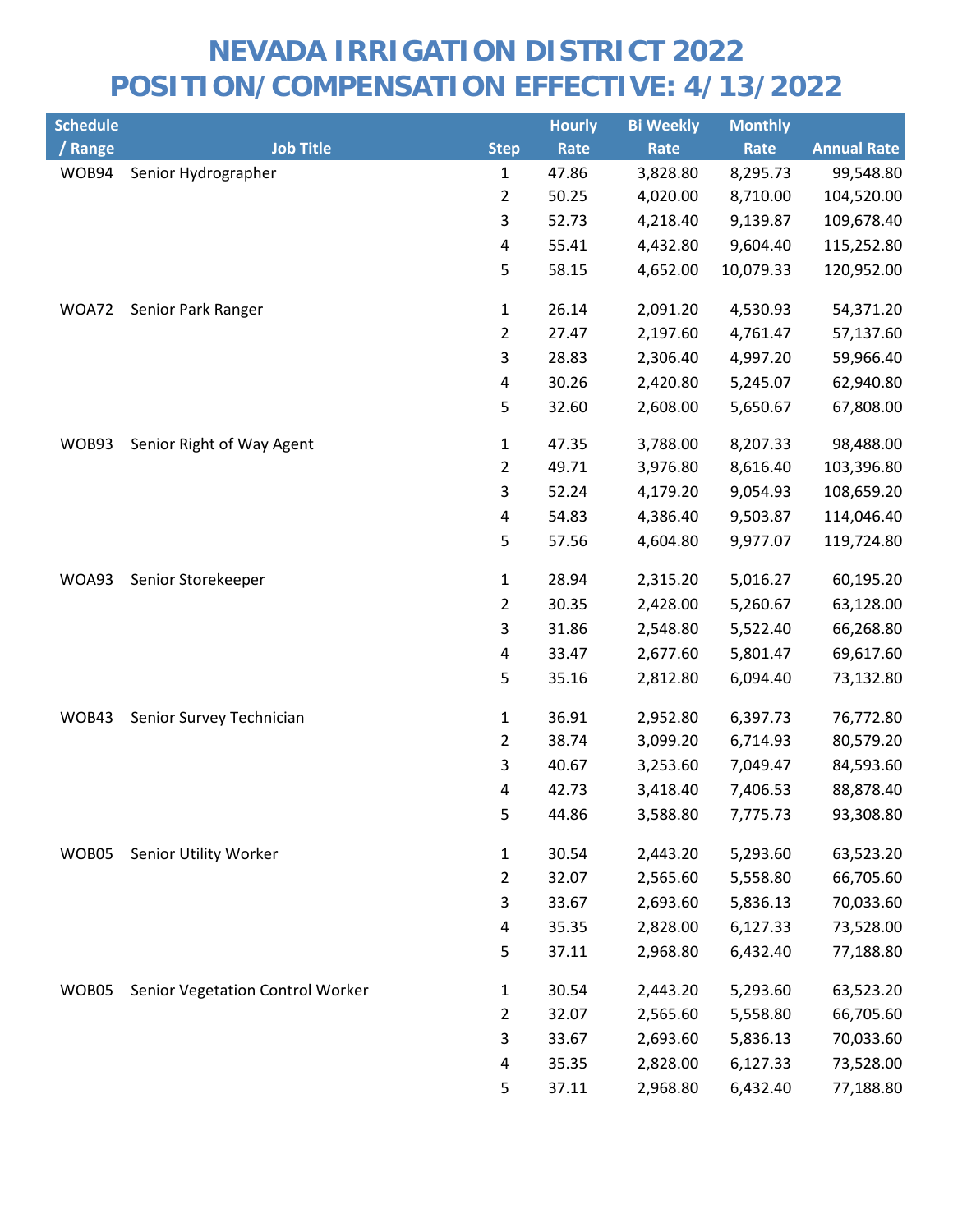| <b>Schedule</b> |                                                  |                         | <b>Hourly</b> | <b>Bi Weekly</b> | <b>Monthly</b> |                    |
|-----------------|--------------------------------------------------|-------------------------|---------------|------------------|----------------|--------------------|
| / Range         | <b>Job Title</b>                                 | <b>Step</b>             | Rate          | Rate             | Rate           | <b>Annual Rate</b> |
| WOB08           | Senior Water Distribution Operator               | $\mathbf{1}$            | 32.19         | 2,575.20         | 5,579.60       | 66,955.20          |
|                 |                                                  | $\overline{2}$          | 33.80         | 2,704.00         | 5,858.67       | 70,304.00          |
|                 |                                                  | 3                       | 35.47         | 2,837.60         | 6,148.13       | 73,777.60          |
|                 |                                                  | $\pmb{4}$               | 37.26         | 2,980.80         | 6,458.40       | 77,500.80          |
|                 |                                                  | 5                       | 39.77         | 3,181.60         | 6,893.47       | 82,721.60          |
| WOB22           | Senior Welder                                    | $\mathbf{1}$            | 33.25         | 2,660.00         | 5,763.33       | 69,160.00          |
|                 |                                                  | $\overline{2}$          | 34.90         | 2,792.00         | 6,049.33       | 72,592.00          |
|                 |                                                  | 3                       | 36.64         | 2,931.20         | 6,350.93       | 76,211.20          |
|                 |                                                  | 4                       | 38.49         | 3,079.20         | 6,671.60       | 80,059.20          |
|                 |                                                  | 5                       | 40.40         | 3,232.00         | 7,002.67       | 84,032.00          |
| WOA73           | Storekeeper                                      | $\mathbf{1}$            | 26.15         | 2,092.00         | 4,532.67       | 54,392.00          |
|                 |                                                  | $\overline{2}$          | 27.48         | 2,198.40         | 4,763.20       | 57,158.40          |
|                 |                                                  | 3                       | 28.84         | 2,307.20         | 4,998.93       | 59,987.20          |
|                 |                                                  | 4                       | 30.27         | 2,421.60         | 5,246.80       | 62,961.60          |
|                 |                                                  | 5                       | 31.81         | 2,544.80         | 5,513.73       | 66,164.80          |
| WOC30           | <b>Supervising Electrical Systems Technician</b> | $\mathbf{1}$            | 57.25         | 4,580.00         | 9,923.33       | 119,080.00         |
|                 |                                                  | $\overline{2}$          | 60.11         | 4,808.80         | 10,419.07      | 125,028.80         |
|                 |                                                  | 3                       | 63.12         | 5,049.60         | 10,940.80      | 131,289.60         |
|                 |                                                  | 4                       | 66.28         | 5,302.40         | 11,488.53      | 137,862.40         |
|                 |                                                  | 5                       | 69.59         | 5,567.20         | 12,062.27      | 144,747.20         |
| WOC17           | Supervising Mechanical / Civil Foreman           | $\mathbf 1$             | 54.59         | 4,355.20         | 9,436.27       | 113,547.20         |
|                 |                                                  | $\overline{2}$          | 57.32         | 4,573.60         | 9,909.47       | 119,224.56         |
|                 |                                                  | 3                       | 60.19         | 4,800.00         | 10,400.00      | 125,186.88         |
|                 |                                                  | 4                       | 63.20         | 5,041.60         | 10,923.47      | 131,454.96         |
|                 |                                                  | 5                       | 66.36         | 5,308.80         | 11,502.40      | 138,028.80         |
| WOC18           | <b>Supervising Operator</b>                      | $\mathbf{1}$            | 55.28         | 4,422.40         | 9,581.87       | 114,982.40         |
|                 |                                                  | $\overline{2}$          | 58.04         | 4,643.20         | 10,060.27      | 120,723.20         |
|                 |                                                  | 3                       | 60.94         | 4,875.20         | 10,562.93      | 126,755.20         |
|                 |                                                  | $\overline{4}$          | 63.99         | 5,119.20         | 11,091.60      | 133,099.20         |
|                 |                                                  | 5                       | 67.19         | 5,375.20         | 11,646.27      | 139,755.20         |
| WOB03           | Survey Technician I                              | $\mathbf{1}$            | 30.23         | 2,418.40         | 5,239.87       | 62,878.40          |
|                 |                                                  | $\overline{2}$          | 31.76         | 2,540.80         | 5,505.07       | 66,060.80          |
|                 |                                                  | 3                       | 33.32         | 2,665.60         | 5,775.47       | 69,305.60          |
|                 |                                                  | $\overline{\mathbf{4}}$ | 34.99         | 2,799.20         | 6,064.93       | 72,779.20          |
|                 |                                                  | 5                       | 36.74         | 2,939.20         | 6,368.27       | 76,419.20          |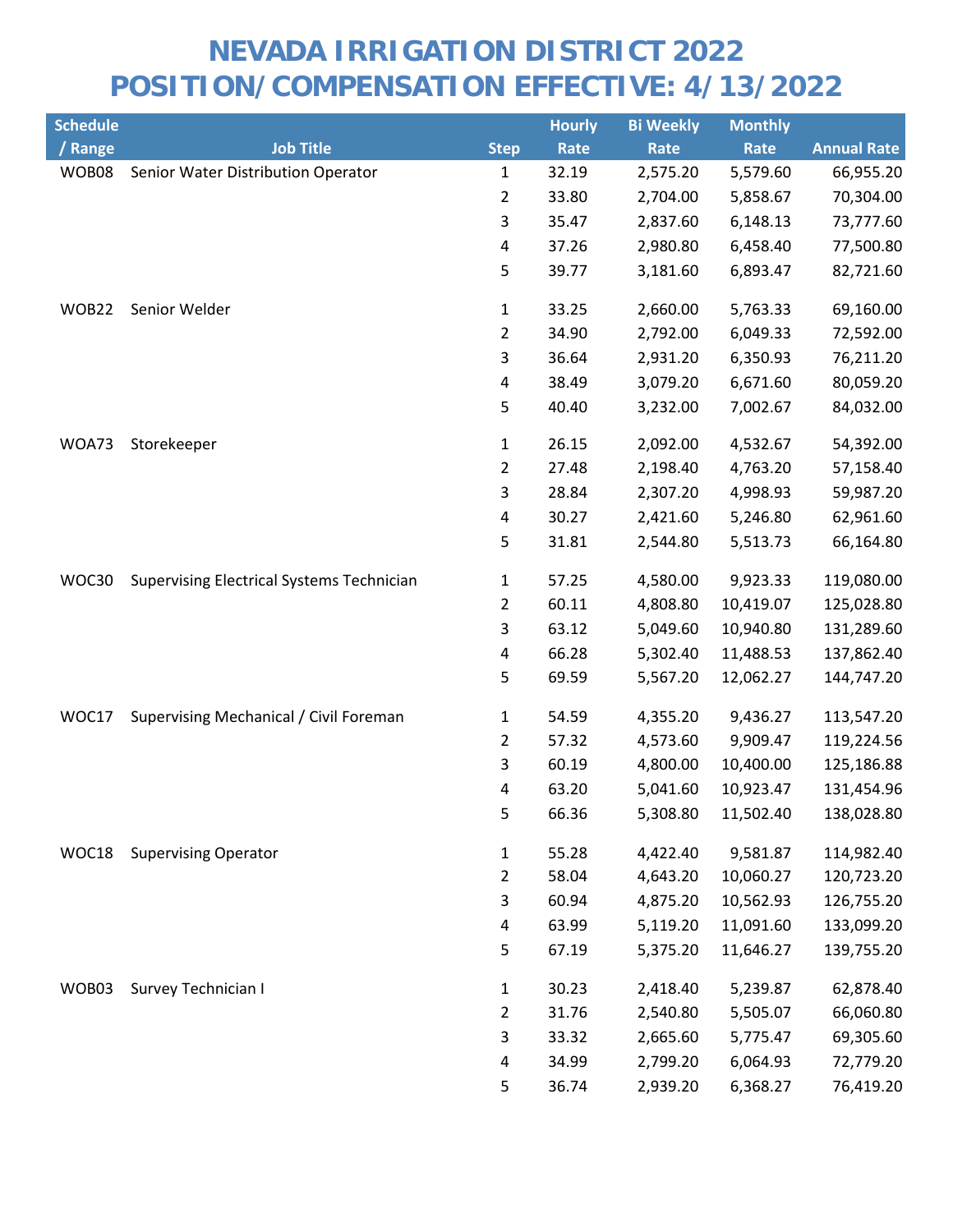| <b>Schedule</b> |                                      |                         | <b>Hourly</b> | <b>Bi Weekly</b> | <b>Monthly</b> |                    |
|-----------------|--------------------------------------|-------------------------|---------------|------------------|----------------|--------------------|
| / Range         | <b>Job Title</b>                     | <b>Step</b>             | Rate          | Rate             | Rate           | <b>Annual Rate</b> |
| WOB23           | Survey Technician II                 | $\mathbf{1}$            | 33.38         | 2,670.40         | 5,785.87       | 69,430.40          |
|                 |                                      | $\overline{2}$          | 35.07         | 2,805.60         | 6,078.80       | 72,945.60          |
|                 |                                      | 3                       | 36.81         | 2,944.80         | 6,380.40       | 76,564.80          |
|                 |                                      | $\overline{\mathbf{4}}$ | 38.67         | 3,093.60         | 6,702.80       | 80,433.60          |
|                 |                                      | 5                       | 40.59         | 3,247.20         | 7,035.60       | 84,427.20          |
| WOC10           | <b>Treated Water Superintendent</b>  | $\mathbf{1}$            | 58.44         | 4,675.20         | 10,129.60      | 121,555.20         |
|                 |                                      | $\overline{2}$          | 61.37         | 4,909.60         | 10,637.47      | 127,649.60         |
|                 |                                      | 3                       | 64.42         | 5,153.60         | 11,166.13      | 133,993.60         |
|                 |                                      | $\overline{\mathbf{4}}$ | 67.62         | 5,409.60         | 11,720.80      | 140,649.60         |
|                 |                                      | 5                       | 71.02         | 5,681.60         | 12,310.13      | 147,721.60         |
| WOA53           | Utility Worker I                     | $\mathbf{1}$            | 23.69         | 1,895.20         | 4,106.27       | 49,275.20          |
|                 |                                      | $\overline{2}$          | 24.88         | 1,990.40         | 4,312.53       | 51,750.40          |
|                 |                                      | 3                       | 26.12         | 2,089.60         | 4,527.47       | 54,329.60          |
|                 |                                      | $\pmb{4}$               | 27.41         | 2,192.80         | 4,751.07       | 57,012.80          |
|                 |                                      | 5                       | 28.76         | 2,300.80         | 4,985.07       | 59,820.80          |
| WOA73           | Utility Worker II                    | $\mathbf{1}$            | 26.15         | 2,092.00         | 4,532.67       | 54,392.00          |
|                 |                                      | $\overline{2}$          | 27.48         | 2,198.40         | 4,763.20       | 57,158.40          |
|                 |                                      | 3                       | 28.84         | 2,307.20         | 4,998.93       | 59,987.20          |
|                 |                                      | $\overline{\mathbf{4}}$ | 30.27         | 2,421.60         | 5,246.80       | 62,961.60          |
|                 |                                      | 5                       | 31.81         | 2,544.80         | 5,513.73       | 66,164.80          |
| WOA53           | Vegetation Control Worker I          | $\mathbf{1}$            | 23.69         | 1,895.20         | 4,106.27       | 49,275.20          |
|                 |                                      | $\overline{2}$          | 24.88         | 1,990.40         | 4,312.53       | 51,750.40          |
|                 |                                      | 3                       | 26.12         | 2,089.60         | 4,527.47       | 54,329.60          |
|                 |                                      | 4                       | 27.41         | 2,192.80         | 4,751.07       | 57,012.80          |
|                 |                                      | 5                       | 28.76         | 2,300.80         | 4,985.07       | 59,820.80          |
| WOA73           | <b>Vegetation Control Worker II</b>  | $\mathbf{1}$            | 26.15         | 2,092.00         | 4,532.67       | 54,392.00          |
|                 |                                      | $\overline{2}$          | 27.48         | 2,198.40         | 4,763.20       | 57,158.40          |
|                 |                                      | 3                       | 28.84         | 2,307.20         | 4,998.93       | 59,987.20          |
|                 |                                      | 4                       | 30.27         | 2,421.60         | 5,246.80       | 62,961.60          |
|                 |                                      | 5                       | 31.81         | 2,544.80         | 5,513.73       | 66,164.80          |
| WOA64           | <b>Water Distribution Operator I</b> | $\mathbf{1}$            | 26.36         | 2,108.80         | 4,569.07       | 54,828.80          |
|                 |                                      | $\overline{2}$          | 27.67         | 2,213.60         | 4,796.13       | 57,553.60          |
|                 |                                      | 3                       | 29.06         | 2,324.80         | 5,037.07       | 60,444.80          |
|                 |                                      | 4                       | 30.56         | 2,444.80         | 5,297.07       | 63,564.80          |
|                 |                                      | 5                       | 32.06         | 2,564.80         | 5,557.07       | 66,684.80          |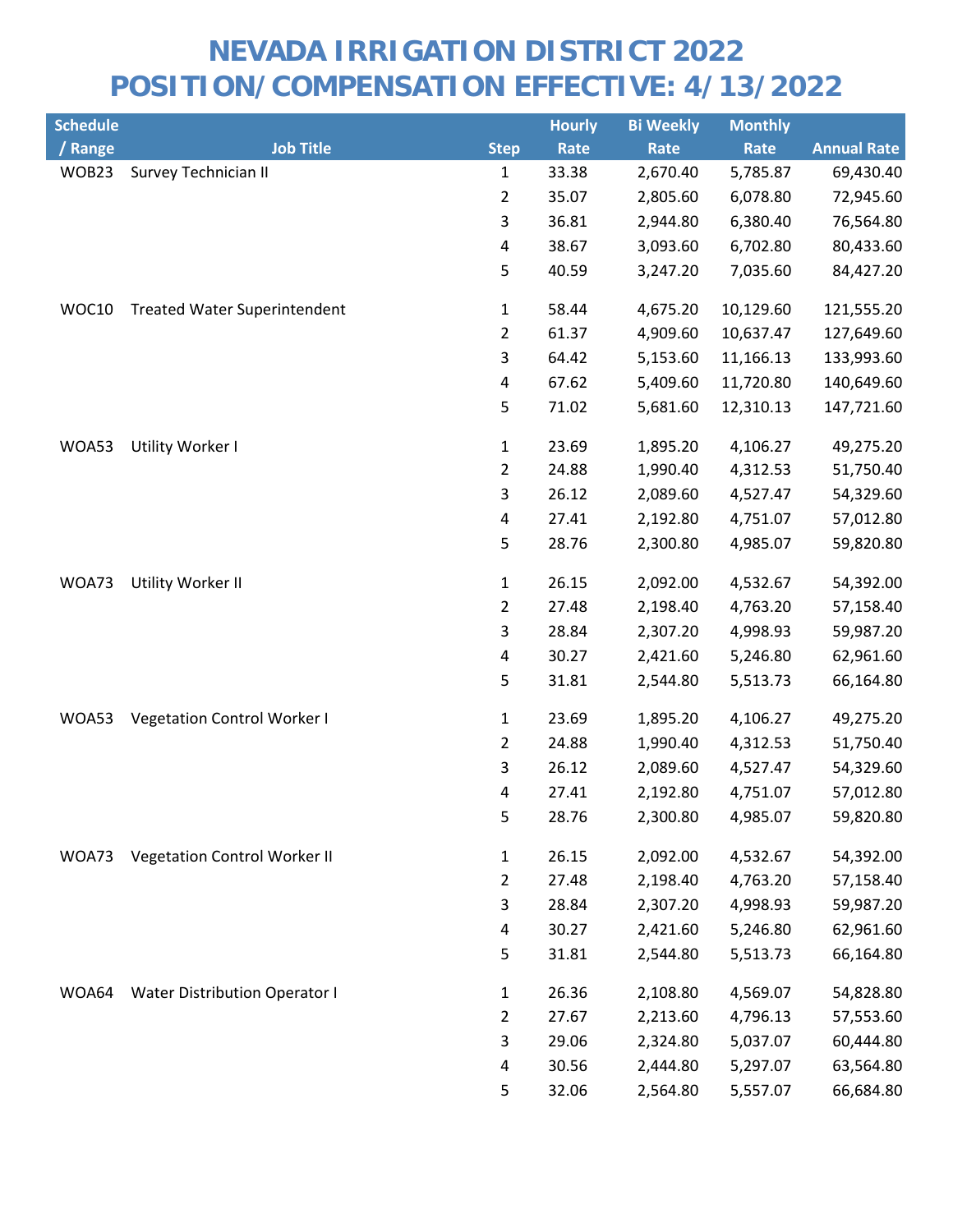| <b>Schedule</b> |                                       |                         | <b>Hourly</b> | <b>Bi Weekly</b> | <b>Monthly</b> |                    |
|-----------------|---------------------------------------|-------------------------|---------------|------------------|----------------|--------------------|
| / Range         | <b>Job Title</b>                      | <b>Step</b>             | Rate          | Rate             | Rate           | <b>Annual Rate</b> |
| WOA84           | <b>Water Distribution Operator II</b> | 1                       | 29.14         | 2,331.20         | 5,050.93       | 60,611.20          |
|                 |                                       | $\overline{2}$          | 30.62         | 2,449.60         | 5,307.47       | 63,689.60          |
|                 |                                       | 3                       | 32.13         | 2,570.40         | 5,569.20       | 66,830.40          |
|                 |                                       | $\overline{\mathbf{4}}$ | 33.70         | 2,696.00         | 5,841.33       | 70,096.00          |
|                 |                                       | 5                       | 35.40         | 2,832.00         | 6,136.00       | 73,632.00          |
| WOB26           | <b>Water Distribution Supervisor</b>  | $\mathbf{1}$            | 37.09         | 2,967.20         | 6,428.93       | 77,147.20          |
|                 |                                       | $\overline{2}$          | 38.92         | 3,113.60         | 6,746.13       | 80,953.60          |
|                 |                                       | $\mathsf{3}$            | 40.89         | 3,271.20         | 7,087.60       | 85,051.20          |
|                 |                                       | 4                       | 42.90         | 3,432.00         | 7,436.00       | 89,232.00          |
|                 |                                       | 5                       | 45.08         | 3,606.40         | 7,813.87       | 93,766.40          |
| WOB01           | Water Efficiency Technician I         | 1                       | 29.93         | 2,394.40         | 5,187.87       | 62,254.40          |
|                 |                                       | $\overline{2}$          | 31.42         | 2,513.60         | 5,446.13       | 65,353.60          |
|                 |                                       | 3                       | 33.00         | 2,640.00         | 5,720.00       | 68,640.00          |
|                 |                                       | 4                       | 34.66         | 2,772.80         | 6,007.73       | 72,092.80          |
|                 |                                       | 5                       | 36.39         | 2,911.20         | 6,307.60       | 75,691.20          |
| WOB21           | Water Efficiency Technician II        | 1                       | 33.08         | 2,646.40         | 5,733.87       | 68,806.40          |
|                 |                                       | $\overline{2}$          | 34.71         | 2,776.80         | 6,016.40       | 72,196.80          |
|                 |                                       | 3                       | 36.45         | 2,916.00         | 6,318.00       | 75,816.00          |
|                 |                                       | 4                       | 38.28         | 3,062.40         | 6,635.20       | 79,622.40          |
|                 |                                       | 5                       | 40.18         | 3,214.40         | 6,964.53       | 83,574.40          |
| MOC62           | <b>Water Operations Manager</b>       | $\mathbf 1$             | 77.58         | 6,206.40         | 13,447.20      | 161,366.40         |
|                 |                                       | $\overline{2}$          | 81.66         | 6,532.80         | 14,154.40      | 169,852.80         |
|                 |                                       | $\mathsf{3}$            | 85.96         | 6,876.80         | 14,899.73      | 178,796.80         |
|                 |                                       | 4                       | 90.48         | 7,238.40         | 15,683.20      | 188,198.40         |
|                 |                                       | 5                       | 95.24         | 7,619.20         | 16,508.27      | 198,099.20         |
|                 |                                       | 6                       | 100.00        | 8,000.00         | 17,333.33      | 208,000.00         |
|                 |                                       | 7                       | 105.00        | 8,400.00         | 18,200.00      | 218,400.00         |
| WOC20           | Water Resources Superintendent        | $\mathbf{1}$            | 60.40         | 4,832.00         | 10,469.33      | 125,632.00         |
|                 |                                       | $\overline{2}$          | 63.40         | 5,072.00         | 10,989.33      | 131,872.00         |
|                 |                                       | 3                       | 66.58         | 5,326.40         | 11,540.53      | 138,486.40         |
|                 |                                       | 4                       | 69.91         | 5,592.80         | 12,117.73      | 145,412.80         |
|                 |                                       | 5                       | 73.38         | 5,870.40         | 12,719.20      | 152,630.40         |
| WOC04           | Water Superintendent                  | $\mathbf{1}$            | 53.23         | 4,258.40         | 9,226.53       | 110,718.40         |
|                 |                                       | $\overline{2}$          | 55.93         | 4,474.40         | 9,694.53       | 116,334.40         |
|                 |                                       | 3                       | 58.70         | 4,696.00         | 10,174.67      | 122,096.00         |
|                 |                                       | 4                       | 61.63         | 4,930.40         | 10,682.53      | 128,190.40         |
|                 |                                       | 5                       | 64.70         | 5,176.00         | 11,214.67      | 134,576.00         |